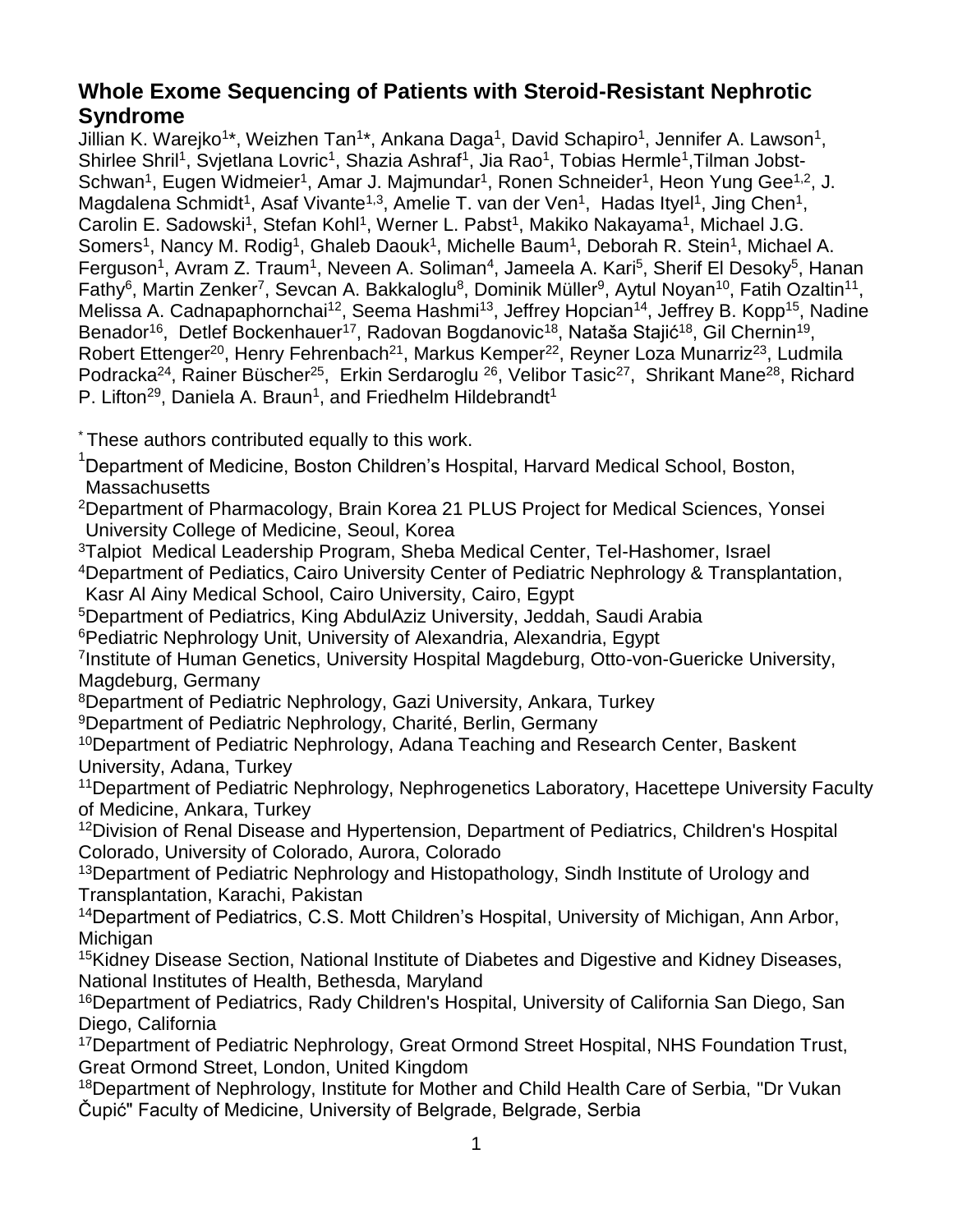<sup>19</sup>Departments of Nephrology and Hypertension, Kaplan Medical Center, Hebrew University School of Medicine, Rehovot, Israel.

<sup>20</sup>Department of Pediatrics, David Geffen School of Medicine at UCLA, University of California Los Angeles, Los Angeles, California

<sup>21</sup>Department of Pediatric Nephrology, Hospital Memmingen, Memmingen, Germany

<sup>22</sup>Department of Pediatrics, Asklepios Medical School, AK Nord Heidberg, Hamburg, Germany <sup>23</sup>Department of Pediatrics, Cayetano Heredia Hospital, Lima, Peru

<sup>24</sup>Department of Pediatrics, Faculty of Medicine and University Children's Hospital, Comenius University, Bratislava, Slovakia

<sup>25</sup>Department of Pediatrics, Universitäts-Kinderklinik Essen, Essen, Germany

<sup>26</sup>Department of Pediatric Nephrology, Dr. Behçet Uz Children's Hospital, Izmir, Turkey

<sup>27</sup>University Children's Hospital, Medical Faculty Skopje, Skopje, Macedonia

<sup>28</sup>Department of Genetics, Yale University School of Medicine, New Haven, Connecticut

<sup>29</sup> Department of Genetics, Howard Hughes Medical Institute, and Yale Center for Mendelian

Genomics, Yale University, New Haven, Connecticut

## **Correspondence should be addressed to:**

Friedhelm Hildebrandt, M.D. Division of Nephrology Boston Children's Hospital 300 Longwood Avenue Boston, Massachusetts 02115 Phone: +1 617-355-6129 Fax: +1 617-730-0365 Email: [friedhelm.hildebrandt@childrens.harvard.edu](mailto:friedhelm.hildebrandt@childrens.harvard.edu)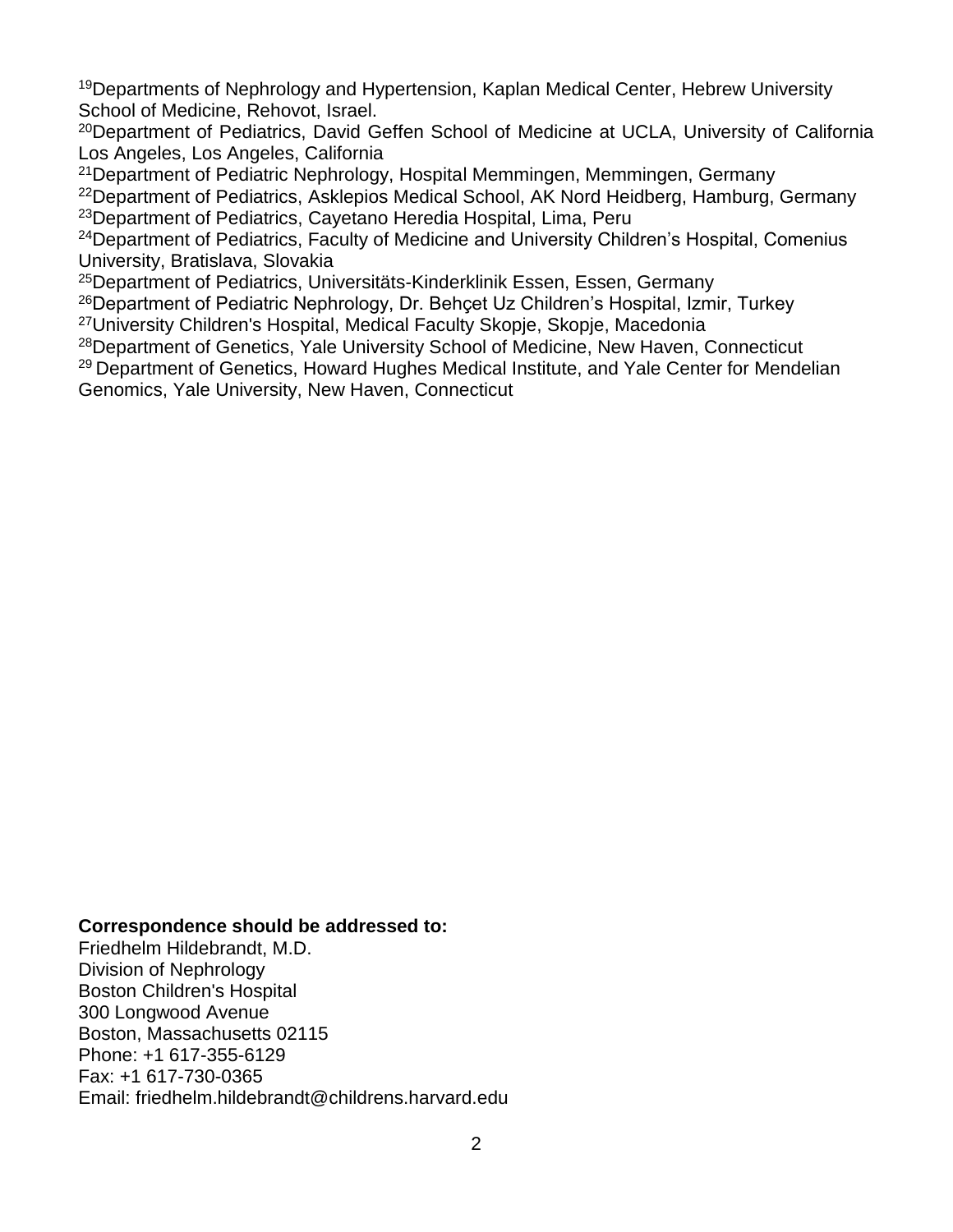#### **ABSTRACT (295/300 words)**

**Introduction:** Steroid-resistant nephrotic syndrome overwhelmingly progresses to end-stage renal disease. More than 30 monogenic genes have been identified to cause steroid-resistant nephrotic syndrome. We previously detected causative mutations using targeted panel sequencing in 30% of patients with steroid-resistant nephrotic syndrome. Panel sequencing has a number of limitations when compared to whole exome sequencing. We employed whole exome sequencing to detect monogenic causes of steroid-resistant nephrotic syndrome in a large international cohort of 300 families.

**Methods:** 335 individuals with steroid-resistant nephrotic syndrome from 300 families were recruited from 4/1998 to 6/2016. Age of onset was restricted to under 25 years of age. Exome data were evaluated for 33 known monogenic steroid-resistant nephrotic syndrome genes.

**Results:** In 74/300 families (25%), we identified a causative mutation in one of 20 genes known to cause steroid-resistant nephrotic syndrome. In 11 families (3.7%), we detected a mutation in a gene that causes a phenocopy of steroid-resistant nephrotic syndrome. This is consistent with our previously published identification of mutations using a panel approach. We detected a causative mutation in a known steroid-resistant nephrotic syndrome gene in 38% of consanguineous families and in 13**%** of non-consanguineous families, and 48% of children with congenital nephrotic syndrome.

A total of 68 different mutations were detected in 20 of 33 steroid-resistant nephrotic syndrome genes. Fifteen of these mutations were novel. *NPHS1*, *PLCE1*, *NPHS2* and *SMARCAL1* were the most common genes in which we detected a mutation. In another 28% of families, we detected mutations in one or more candidate genes for steroid-resistant nephrotic syndrome.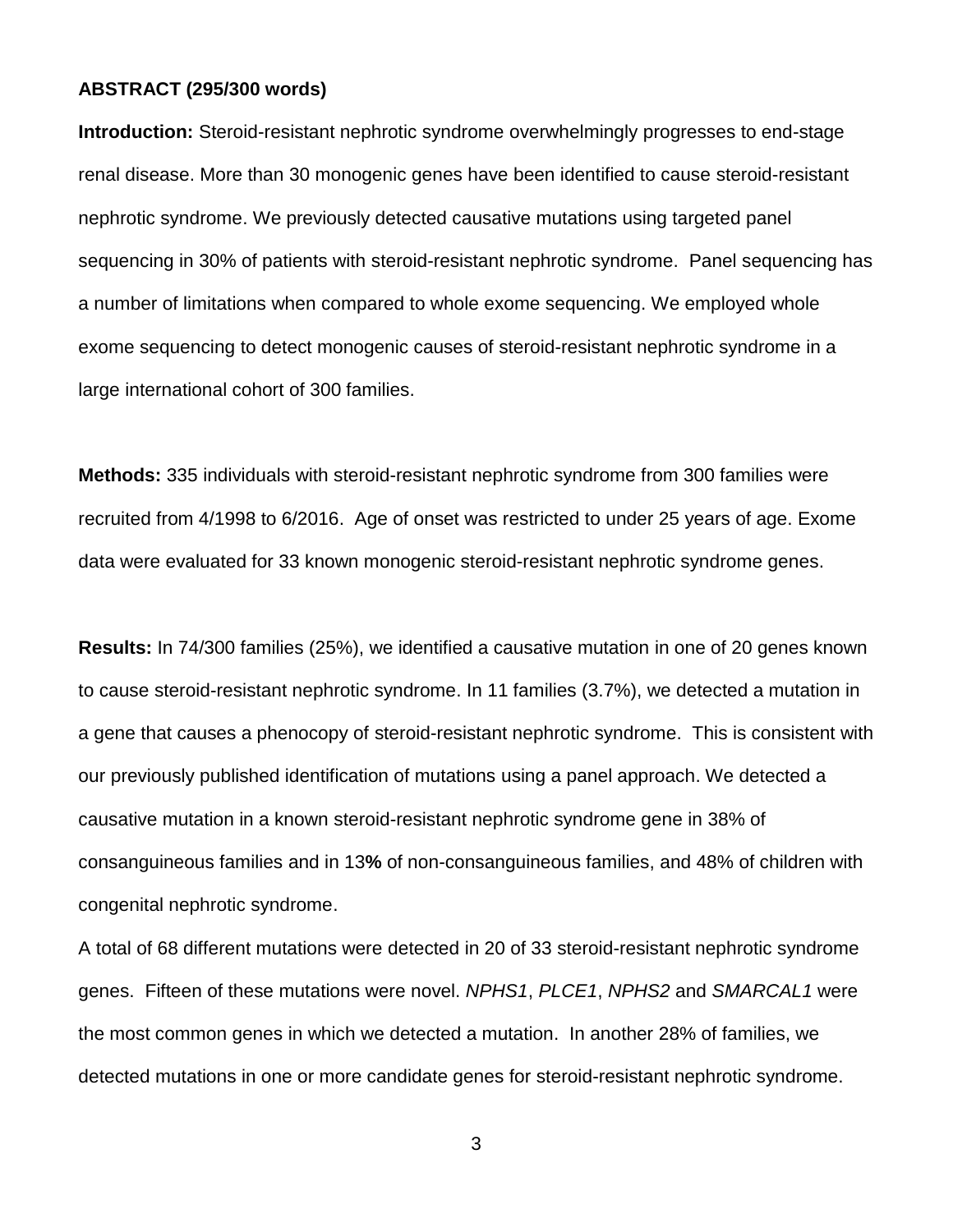**Conclusions:** Whole exome sequencing is a sensitive approach towards diagnosis of monogenic causes of steroid-resistant nephrotic syndrome. A molecular genetic diagnosis of steroid-resistant nephrotic syndrome may have important consequences for the management of treatment and kidney transplantation in steroid-resistant nephrotic syndrome.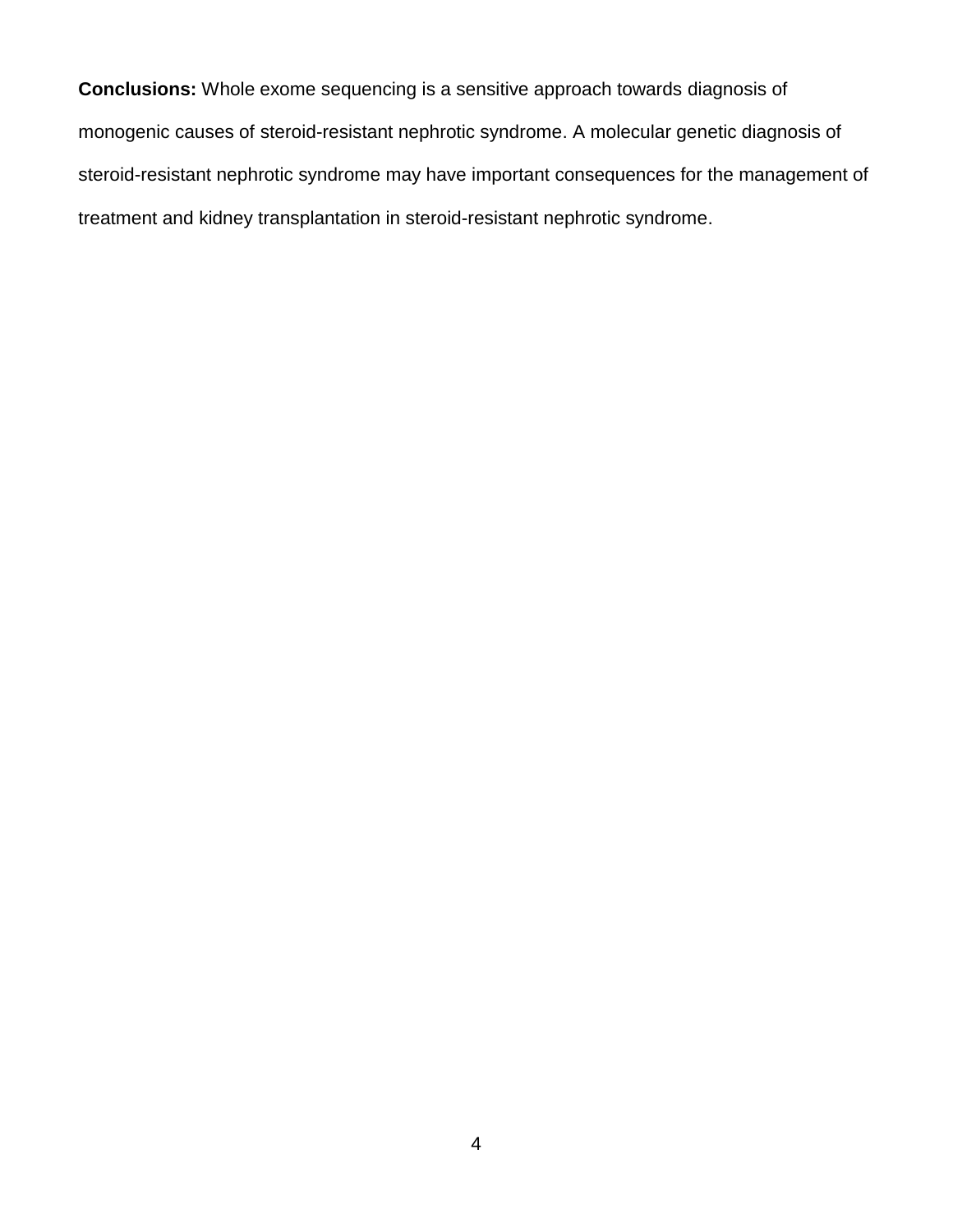#### 2993/3000 words

#### **INTRODUCTION**

Nephrotic syndrome in childhood is characterized by proteinuria (>40 mg/m<sup>2</sup>/hour),

hypoalbuminemia, edema and hyperlipidemia. It can cause hypertension, severe infections and thrombotic events. Patients are classified by their response to steroid therapy. In children and young adults, about 80% of patients respond to standard steroid therapy and are termed steroid sensitive [\(1\)](#page-16-0). In contrast, individuals with steroid-resistant nephrotic syndrome overwhelmingly progress to chronic kidney disease (CKD) and end-stage renal disease (ESRD). At this time, there is no effective therapy to curtail the relentless progression to ESRD.

The most frequent kidney histologic feature of steroid-resistant nephrotic syndrome is focal segmental glomerulosclerosis (FSGS). In patients with FSGS, the risk of recurrence after kidney transplantation is estimated to be ~33% [\(2-4\)](#page-16-1). FSGS constitutes the third most prevalent cause of ESRD in the first 2 decades of life [\(5\)](#page-17-0). To date, more than 30 monogenic causes of steroidresistant nephrotic syndrome have been identified [\(6\)](#page-17-1), many of which implicate the glomerular podocyte and slit membrane as the primary sites where the pathogenesis of steroid-resistant nephrotic syndrome unfolds [\(7\)](#page-17-2). The majority of genes known to cause steroid-resistant nephrotic syndrome are recessively inherited. Patients with mutations in these genes manifest with steroid-resistant nephrotic syndrome in childhood and adolescence, whereas dominant steroid-resistant nephrotic syndrome genes often manifest later in life.

We showed previously by targeted panel sequencing of 27 known steroid-resistant nephrotic syndrome genes that in 30% of steroid-resistant nephrotic syndrome cases with onset before 25 years, a causative mutation can be detected [\(8\)](#page-17-3). However, panel sequencing by multiplex polymerase chain reaction (PCR) is limited by requiring large numbers of Sanger sequencing to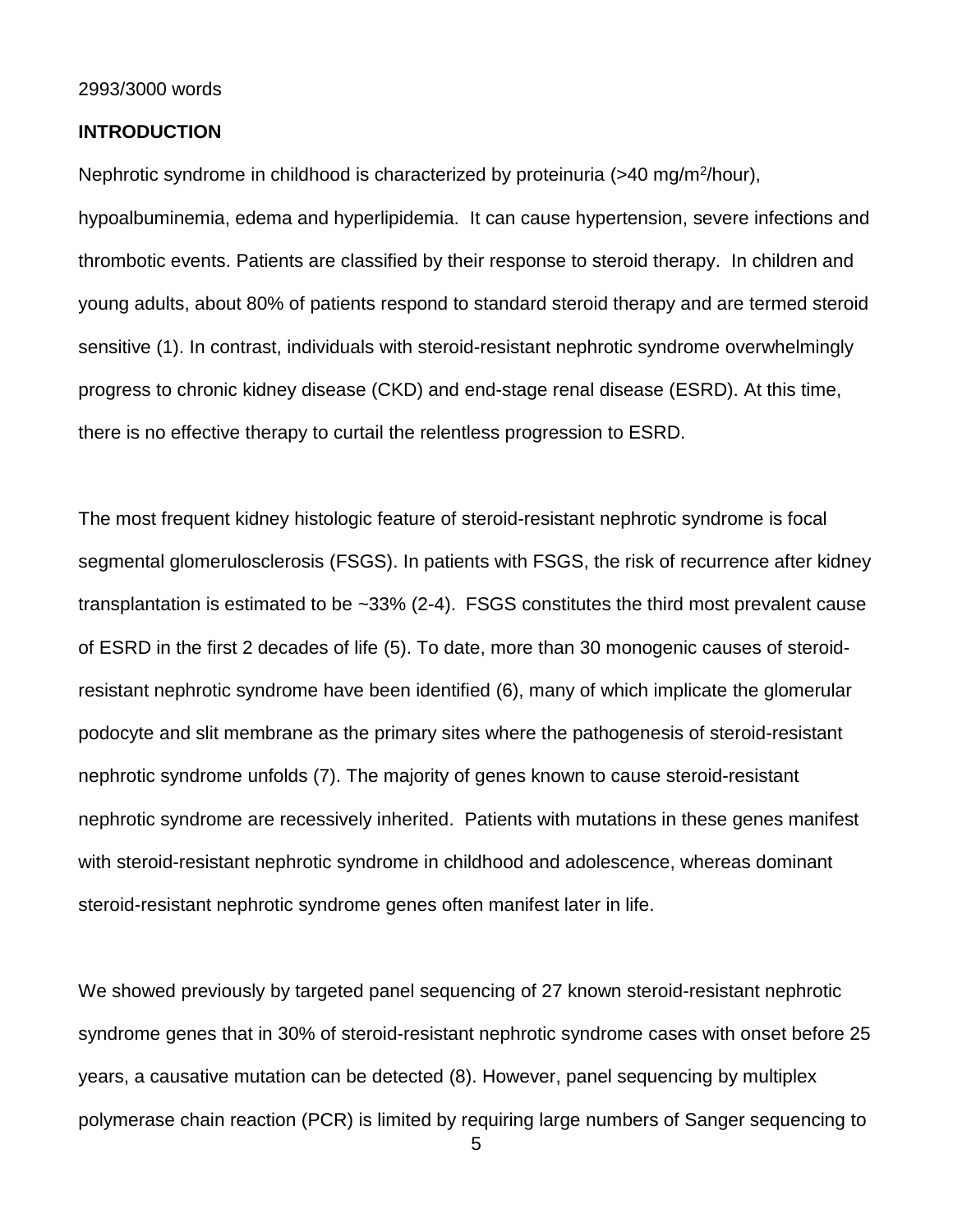confirm individual genetic variants [\(8\)](#page-17-3). Additionally, evaluation of genes by panel sequencing is limited to approximately 30 genes. With the growing number of genes available, we sought a mechanism by which we could evaluate a patient for a high number of steroid-resistant nephrotic syndrome genes, as well as detect novel causes of nephrosis should no known gene be identified.

In a cohort of patients with CKD and the phenotype of increased kidney echogenicity, we identified a causative mutation in 63% using whole exome sequencing [\(9\)](#page-17-4). We evaluated here the utility of whole exome sequencing in an international cohort with steroid-resistant nephrotic syndrome. To date, this cohort is the largest to undergo whole exome sequencing [\(10\)](#page-17-5). Given the very high rate of establishing an etiologic diagnosis and the significant implications for clinical management, pre-transplant and post-transplant care, whole exome sequencing should be considered in all individuals with steroid-resistant nephrotic syndrome diagnosed before age 25 years.

#### **MATERIALS AND METHODS**

**Human subjects.** The study was approved by the institutional review board of the University of Michigan and Boston Children's Hospital. From April 1998 to June 2016, patients were enrolled after obtaining informed consent. Inclusion criteria were: onset of symptoms before 25 years AND a clinical diagnosis of steroid-resistant nephrotic syndrome (e.g. proteinuria, hypoalbuminemia, edema) OR nephrotic range proteinuria with kidney histology of FSGS or diffuse mesangial sclerosis (Supplementary Table 1). 335 individuals from 300 families were enrolled. Prior to December 2013, enrolled individuals were screened for mutations in *WT1* and *NPHS2.* Those that screened positive were not included in this study.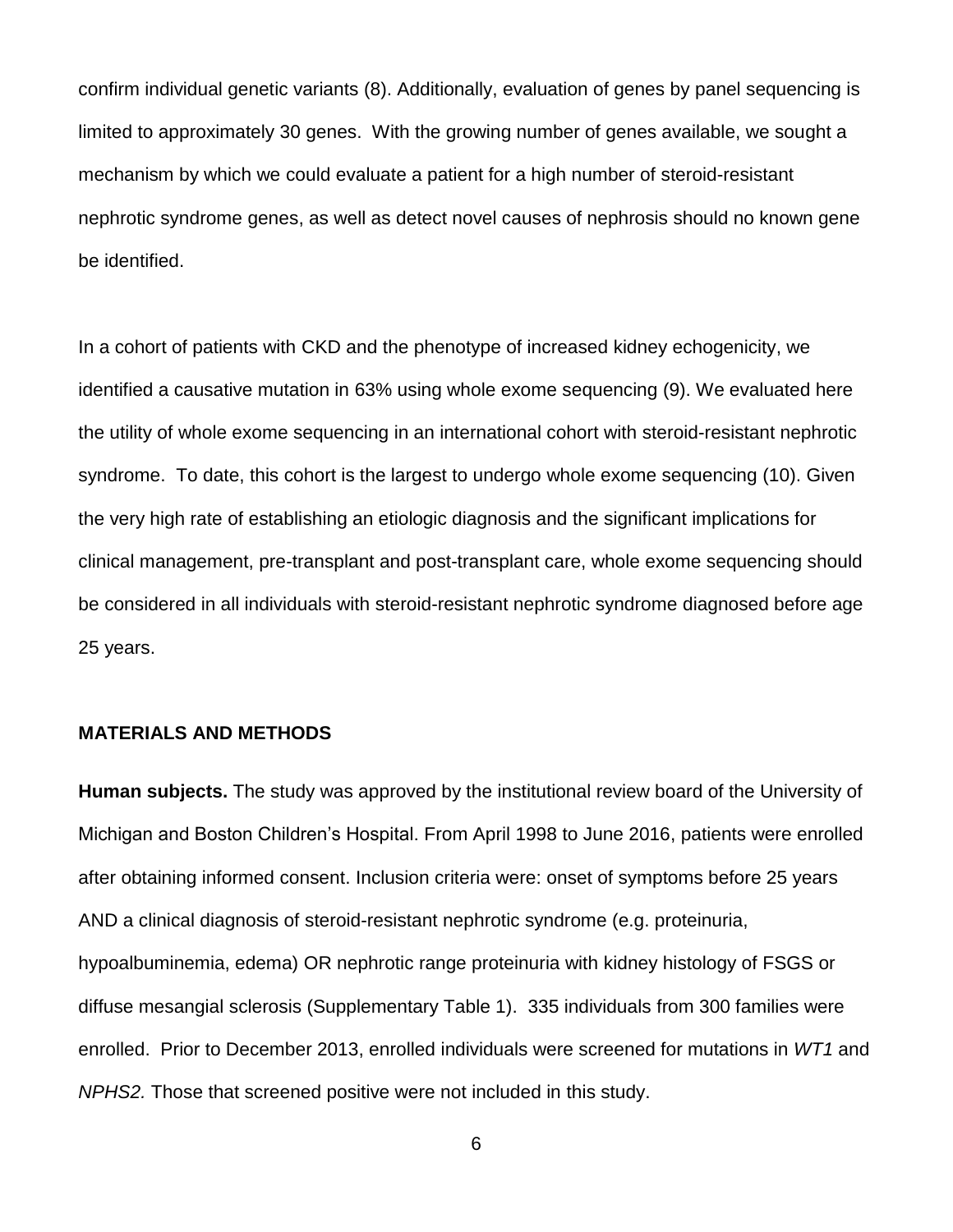**Whole exome sequencing and variant calling.** Whole exome sequencing and variant burden analysis were performed as previously described [\(11-13\)](#page-17-6). Genomic DNA was isolated from blood lymphocyte or saliva samples and subjected to exome capture using Agilent SureSelect™ human exome capture arrays (Life technologies™) followed by next generation sequencing on the Illumina HighSeq™ sequencing platform. Sequence reads were mapped to the human reference genome assembly (NCBI build 37/hg19) using CLC Genomics Workbench™ (version 6.5.2) software (CLC bio, Aarhus, Denmark). Following alignment to the human reference genome (GRCh37/hg19), variants were filtered for most likely non-deleterious variants as previously described [\(8,](#page-17-3) [11\)](#page-17-6). Variants with minor allele frequencies >1% in the dbSNP (version 142) or in the 1,000 Genomes Project (1,094 subjects of various ethnicities; May, 2011 data release) databases were excluded as they were unlikely to be deleterious. We used manual inspection for the p.Arg229Gln mutation in the *NPHS2* gene which is reported to be deleterious with other variants, which would be filtered out using this method [\(14\)](#page-18-0). Synonymous variants and intronic variants that were not located within splice site regions were excluded. Remaining variants included non-synonymous variants and splice site variants.

**Mutation calling in known SRNS genes.** We evaluated whole exome sequencing data for causative mutations in 33 steroid-resistant nephrotic syndrome genes known at the time (Supplementary Table 2). Mutation calling was applied as stated above, followed by filtering remaining variants for changes in the regions of the 33 genes. Remaining variants were ranked based on their probable impact on the function of the encoded protein considering evolutionary conservation among orthologues using ENSEMBL Genome Browser and assembled using Clustal Omega, as well as PolyPhen-2 [\(15\)](#page-18-1), SIFT [\(16\)](#page-18-2), and MutationTaster [\(17\)](#page-18-3). Mutations were designated as likely pathogenic based on criteria given by Supplementary Table 3. Mutation calling was performed by clinician scientists/geneticists, with knowledge of the clinical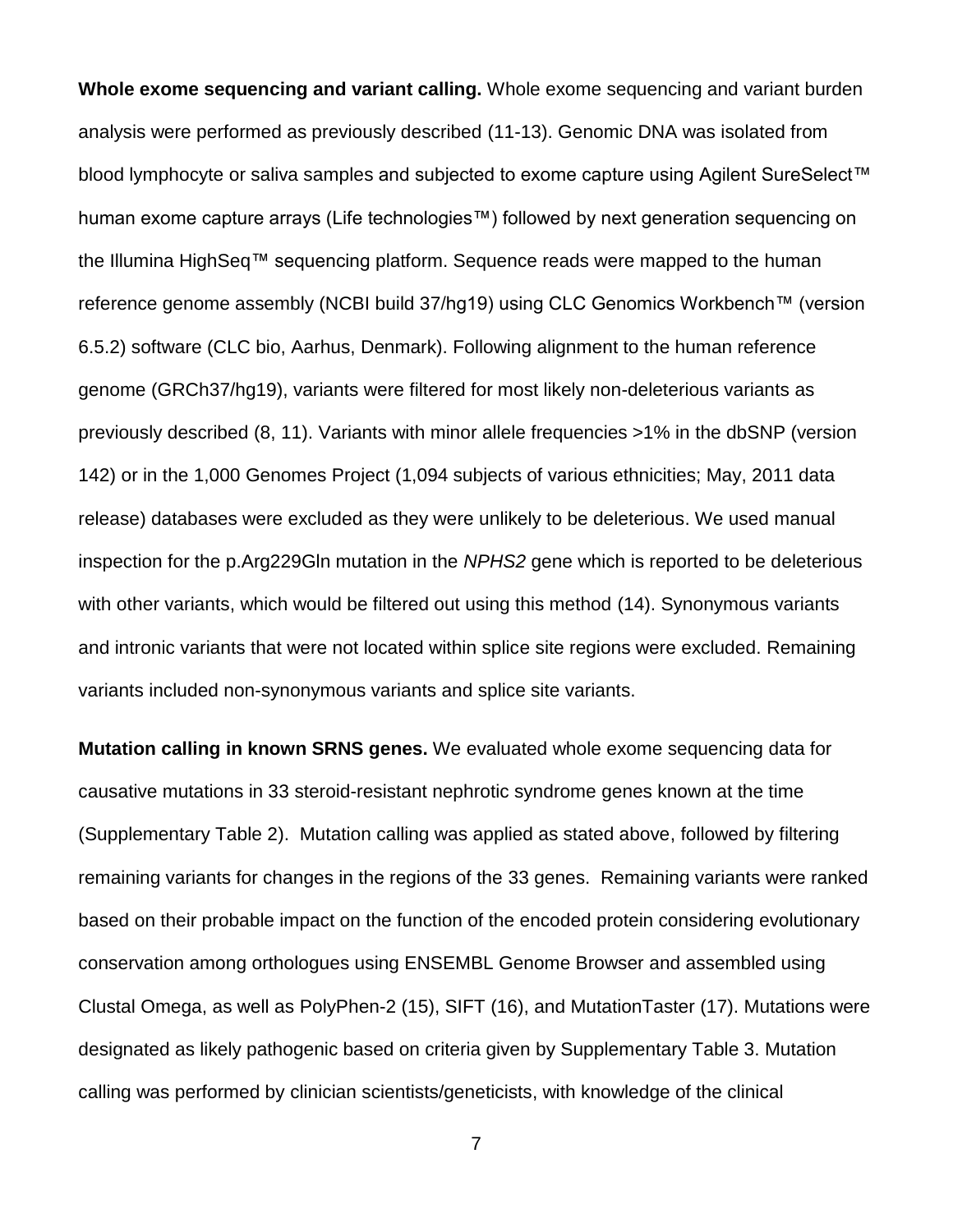phenotypes and pedigree structure, as well as experience with homozygosity mapping and whole exome sequencing evaluation. Remaining variants were confirmed in patient DNA by Sanger sequencing as previously described [\(8\)](#page-17-3). Whenever parental DNA was available, segregation analysis was performed.

If no causative mutation was identified, we evaluated for mutations in genes that may represent phenocopies of steroid-resistant nephrotic syndrome (Supplementary Table 2). Variants were evaluated as above. Correlation of genotype and phenotype was examined and, if matching, the genetic variant was deemed a causative mutation.

### **Mutation calling to identify novel causes of steroid-resistant nephrotic syndrome.**

If no causative mutation was found in a known steroid-resistant nephrotic syndrome gene and a family had homozygosity (>100Mbp) detected following homozygosity mapping, we then evaluated whole exome sequencing data for homozygous variants. Single heterozygous variants were excluded. We applied homozygosity mapping in consanguineous families or linkage analysis in sibling cases to filter variants [\(18\)](#page-18-4). Remaining variants were ranked as described above. Variants were confirmed as described above.

**Homozygosity mapping and linkage analysis.** Prior to 2014, for genome-wide homozygosity mapping, the GeneChip® Human Mapping 250k *d* Array (Affymetrix) was used. Alternatively, homozygosity mapping data was generated from whole exome sequencing data. Nonparametric logarithm (base 10) of odds (LOD) scores were calculated using a modified version of the program GENEHUNTER2.1 [\(19,](#page-18-5) [20\)](#page-18-6) through stepwise use of a sliding window with sets of 110 SNPs and the program ALLEGRO [\(21\)](#page-18-7) in order to identify regions of homozygosity as described [\(18,](#page-18-4) [22\)](#page-18-8) using a disease allele frequency of 0.0001 and Caucasian marker allele frequencies. To generate homozygosity mapping after 2014, downstream processing of aligned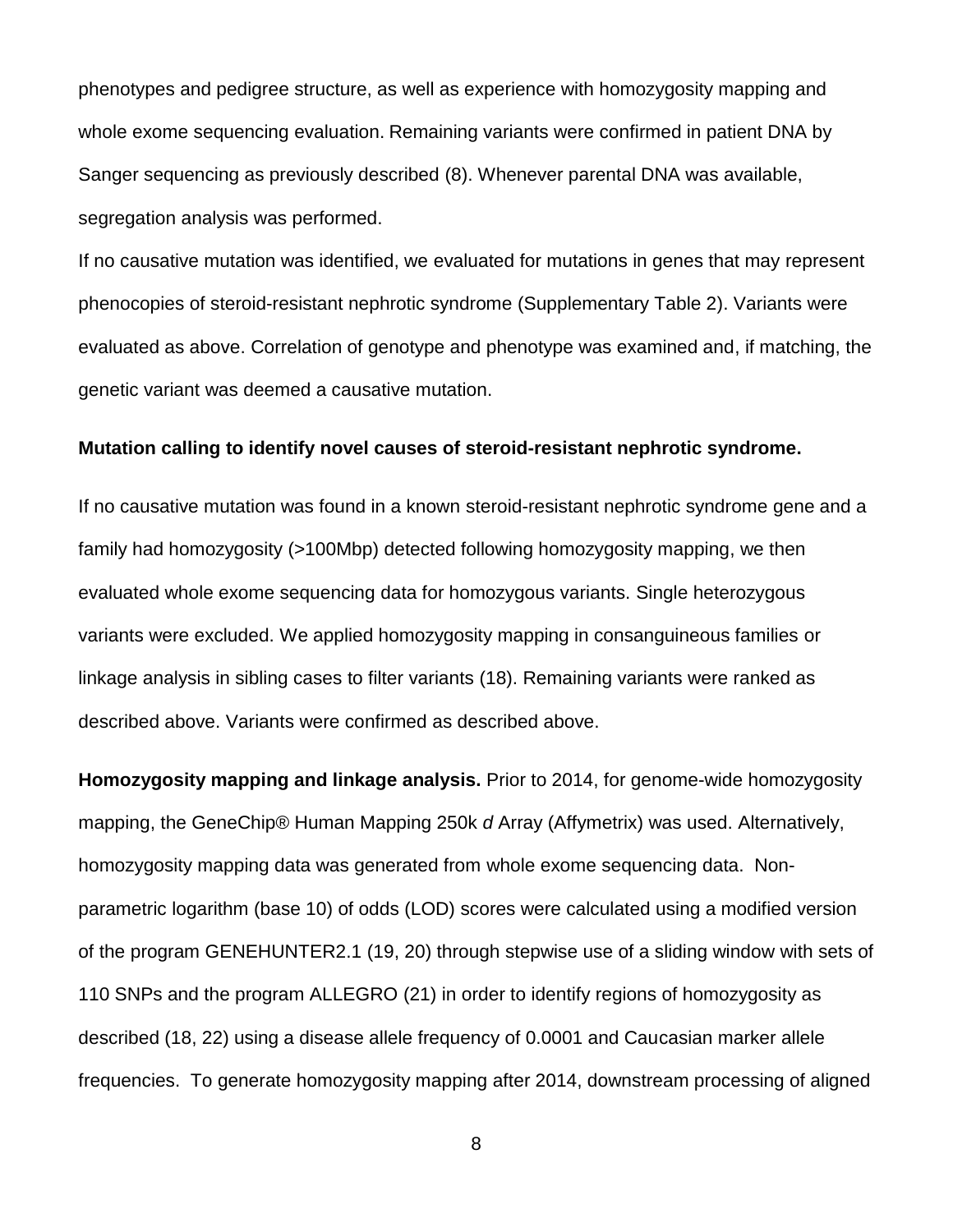BAM files was done using Picard and SAMtools4 [\(23\)](#page-18-9). Single nucleotide variants calling was performed using Genome Analysis Tool Kit (GATK) [\(24\)](#page-18-10) and the generated VCF file was subsequently used in Homozygosity Mapper [\(25\)](#page-18-11).

## **Web Resources**

UCSC Genome Browser, http://genome.ucsc.edu/cgi-bin/hgGateway; 1000 Genomes Browser http://browser.1000genomes.org; Clustal Omega, http://www.ebi.ac.uk/Tools/msa/clustal; Ensembl Genome Browser, http://www.ensembl.org; Exome Variant Server, http://evs.gs.washington.edu/EVS; Exome Aggregation Consortium, exac.broadinstitute.org; HGMD Professional 2016.3, https://portal.biobase-international.com/hgmd; Online Mendelian Inheritance in Man (OMIM), http://www.omim.org; Polyphen2, http://genetics.bwh.harvard.edu/pph2; Sorting Intolerant From Tolerant (SIFT), http://sift.jcvi.org; MutationTaster http://www.mutationtaster.org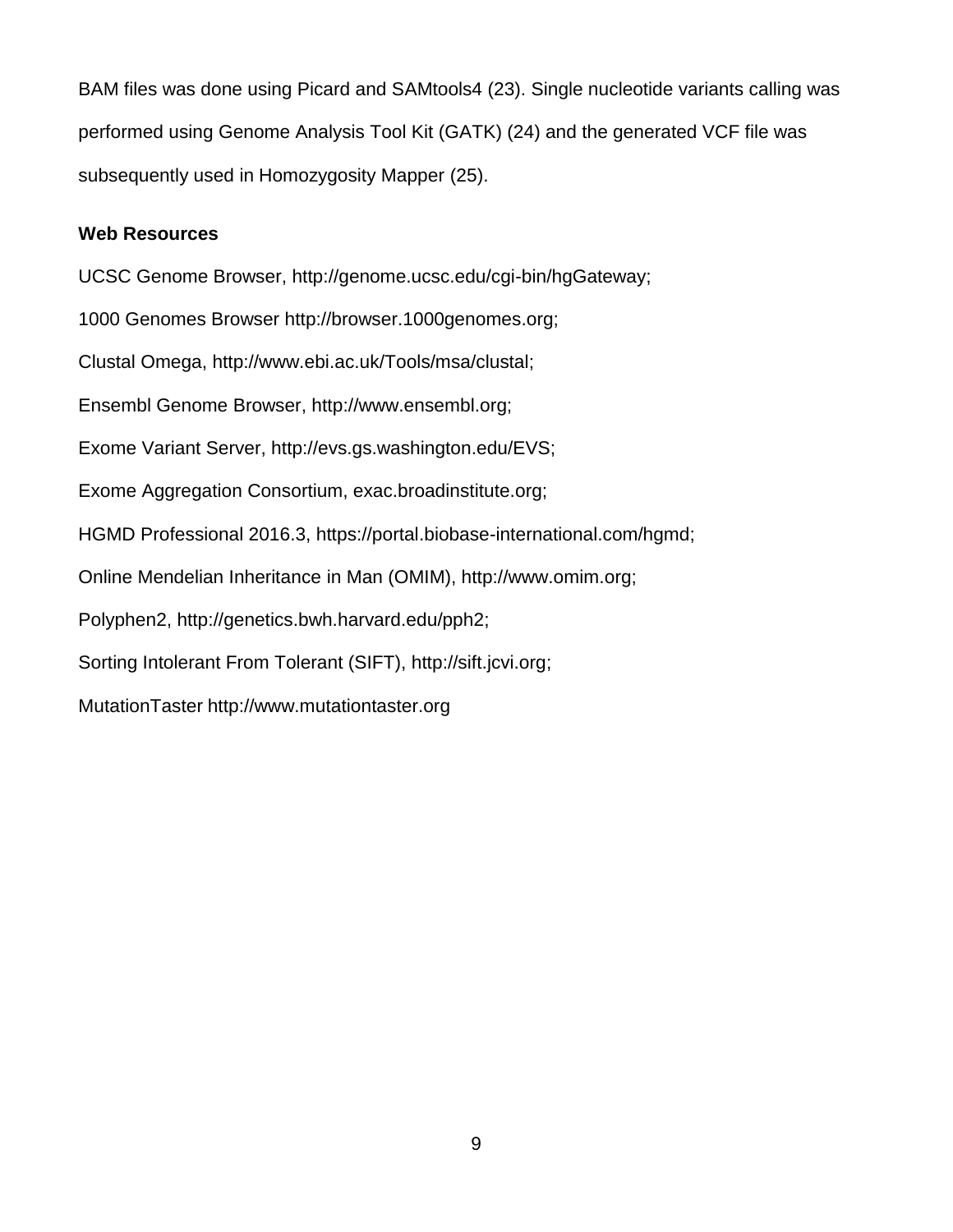# **RESULTS**

| $\overline{2}$ | Identification of causative mutations in one of 20 steroid-resistant nephrotic syndrome genes        |
|----------------|------------------------------------------------------------------------------------------------------|
| 3              | in 25% of steroid-resistant nephrotic syndrome cases                                                 |
| $\overline{4}$ | Whole exome sequencing was performed in 335 individuals from 300 families and evaluated for          |
| 5              | mutations in the 33 steroid-resistant nephrotic syndrome genes known at the time (Table 1). In 74    |
| 6              | families (25%), a causative mutation in one of 20 known steroid-resistant nephrotic syndrome genes   |
| $\overline{7}$ | was detected (Figure 1, Table 1). NPHS1 (13 families), PLCE1 (11 families), NPHS2 (8 families),      |
| $8\,$          | and SMARCAL1 (8 families) were the most common genes in which mutations were identified,             |
| 9              | comprising 51% of all mutations identified (Figure 1, Table 1).                                      |
| 10             |                                                                                                      |
| 11             | 94 of the 300 families studied by whole exome sequencing have been previously studied using          |
| 12             | Fluidigm panel sequencing. The overlap between cohorts is given in Supplementary Table 4. We         |
| 13             | found that whereas in 20/74 (27%) families the causative mutation was previously detected using      |
| 14             | panel sequencing, 9/74 (12%) had a diagnosis made by whole exome sequencing and not by panel         |
| 15             | sequencing. In an additional 28% of families, we detected a likely causative mutation in one or more |
| 16             | potential novel SRNS genes (Figure 1), given in Supplementary Table 5.                               |
| 17             |                                                                                                      |
| -18            | Novel mutations detected in known steroid-resistant nephrotic syndrome genes                         |
| 19             | We detected 68 different mutations in 20 of 33 known steroid-resistant nephrotic syndrome genes, 53  |
| 20             | of which had previously been reported in the literature (Table 1). 15 novel mutations have not been  |
| 21             | reported previously (Table 1). Individual families in whom a causative mutation was detected are     |
| 22             | described in Supplementary Table 9.                                                                  |
| 23             |                                                                                                      |
| 24             | Whole exome sequencing identifies phenocopies in 11 of 90 families with a causative                  |
| 25             | mutation detected                                                                                    |
|                | 10                                                                                                   |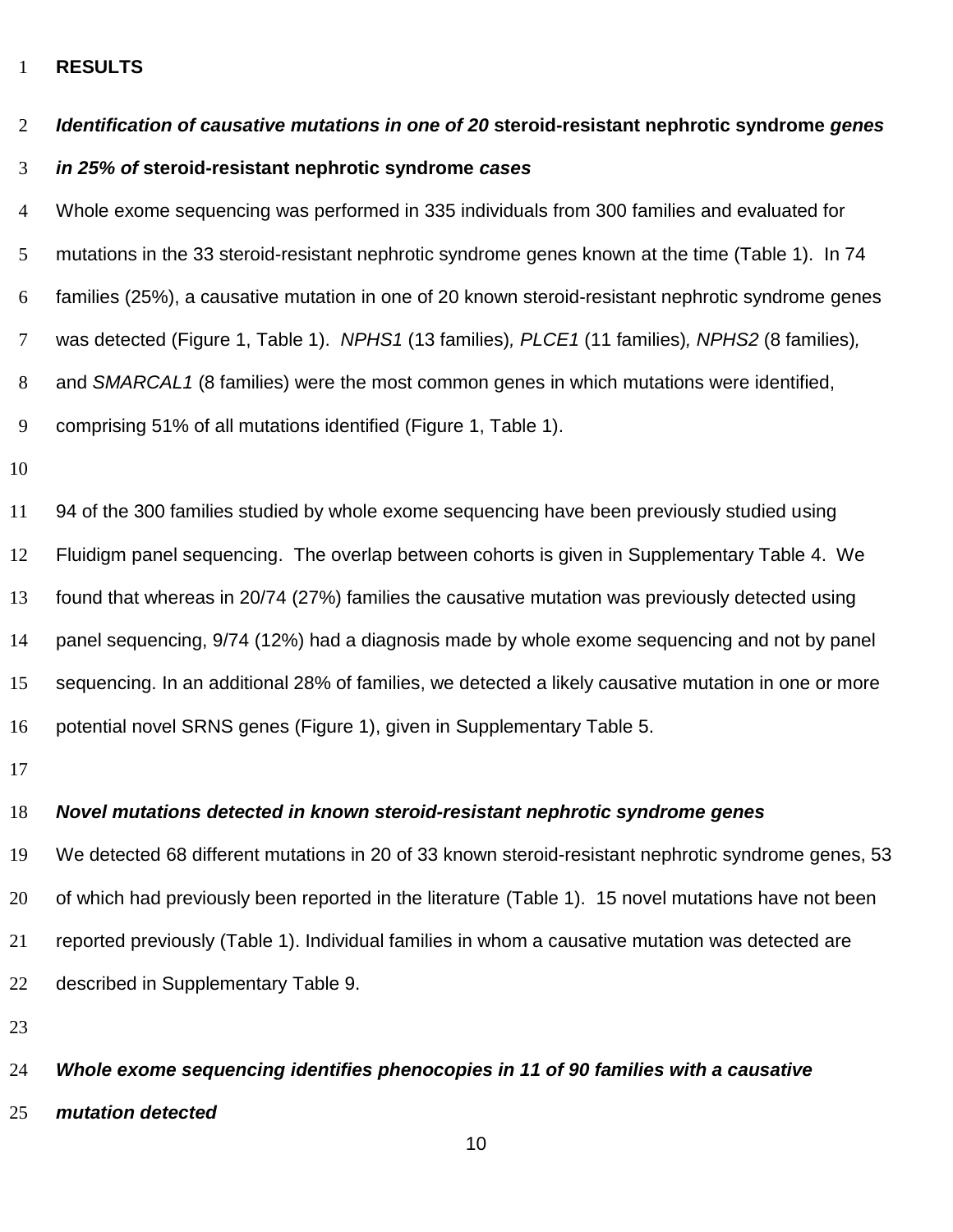We detected a causative mutation in 11 of 300 families with steroid-resistant nephrotic syndrome (3.7%) (Figure 1, Table 1). Mutations were found in 8 phenocopy genes, specifically *COL4A5*,

*COL4A3*, *CLCN5*, *GLA*, *AGXT*, *CTNS, FN1* and *WDR19*. A total of 10 different mutations were

detected, 5 of which are novel (Table 1).

## *Novel candidate genes are identified using whole exome sequencing*

 In 61/146 (42%) consanguineous families with no causative mutation found in a known steroid- resistant nephrotic syndrome gene, one or more candidate genes were detected using homozygosity mapping (Figure 2, Supplementary Table 5). In non-consanguineous families >1 individual affected, linkage analysis was used to identify a potentially causative mutation in 18 of 135 families (13%).

### *Description of cohort*

 Onset of illness ranged from birth to 24 years of age (Figure 3A and Supplementary Table 6). The median age in individuals in whom a causative mutation was detected in a steroid-resistant nephrotic syndrome gene was 1.7 years versus 4 years in those without a causative mutation identified, which was statistically significant (Figure 3B).

 146/300 (49%) of families were consanguineous, 56 (38%) of whom we detected a causative mutation in a steroid-resistant nephrotic syndrome gene (Figure 4, Supplementary Table 7). In 56/147 of families with >100 Mbp of homozygosity on mapping (38%), a causative mutation was detected in a steroid-resistant nephrotic syndrome gene. In contrast, in 17/135 (13%) of non- consanguineous families and 18/153 (12%) of families with <100 Mbp of homozygosity (non- homozygous) on mapping, a causative mutation was detected in a steroid-resistant nephrotic syndrome gene (Figure 4). The difference in mutation detection between consanguineous and non-consanguineous families and between homozygous and non-homozygous families was statistically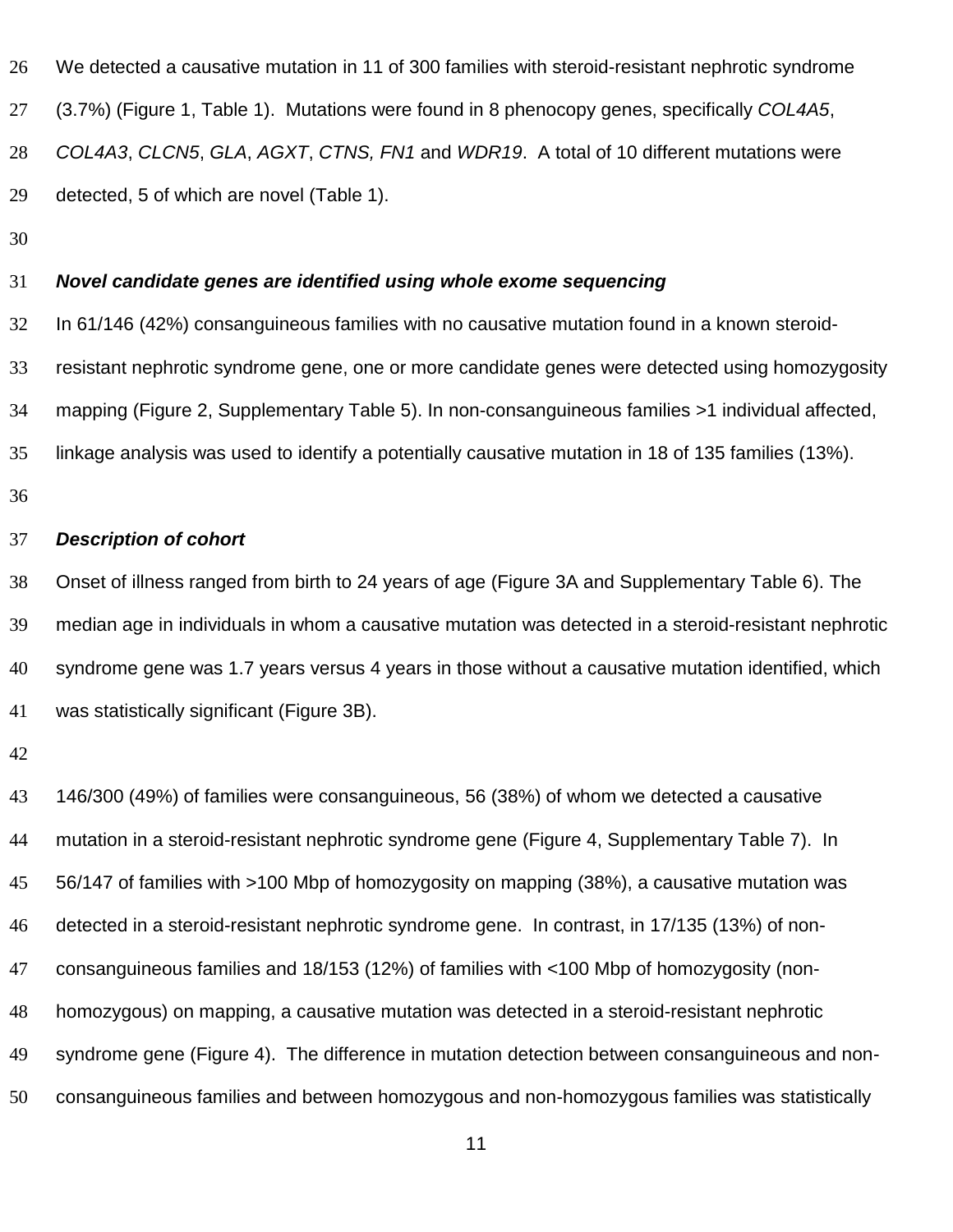significant using a chi-squared test (p<0.001) (Figure 4). There was no significant difference in the rate of mutation detection when comparing families with 1 affected individual versus 2 affected 53 individuals or  $\geq$  3 affected individuals (Figure 4).

 In 24% of those with additional systemic manifestations in addition to kidney disease, a causative mutation was detected in an steroid-resistant nephrotic syndrome gene, compared to 27% of those with no extra-renal manifestations with a causative mutation detected in a steroid-resistant nephrotic syndrome gene (Supplemental Figure 2, Supplemental Table 8). This difference was not statistically significant.

The most common clinical diagnosis was steroid-resistant nephrotic syndrome in 205/300 (68%)

(Supplementary Figure 3, Supplementary Table 8). It was the most common clinical diagnosis in

those families with a causative mutation identified (48/74 families, 65%) (Supplementary Figure 3,

Supplementary Table 8).

 In 24% of individuals with FSGS on biopsy and in 14% of individuals with diffuse mesangial sclerosis on biopsy, a causative mutation was detected in in steroid-resistant nephrotic syndrome gene (Supplementary Figure 4, Supplementary Table 8). 223/335 (66.6%) of individuals had kidney histology data available.

#### **DISCUSSION**

## **Summary and impact of this work**

To date, this is the largest international cohort in which molecular causes of steroid-resistant

nephrotic syndrome were evaluated using whole exome sequencing. Our rate of mutation detection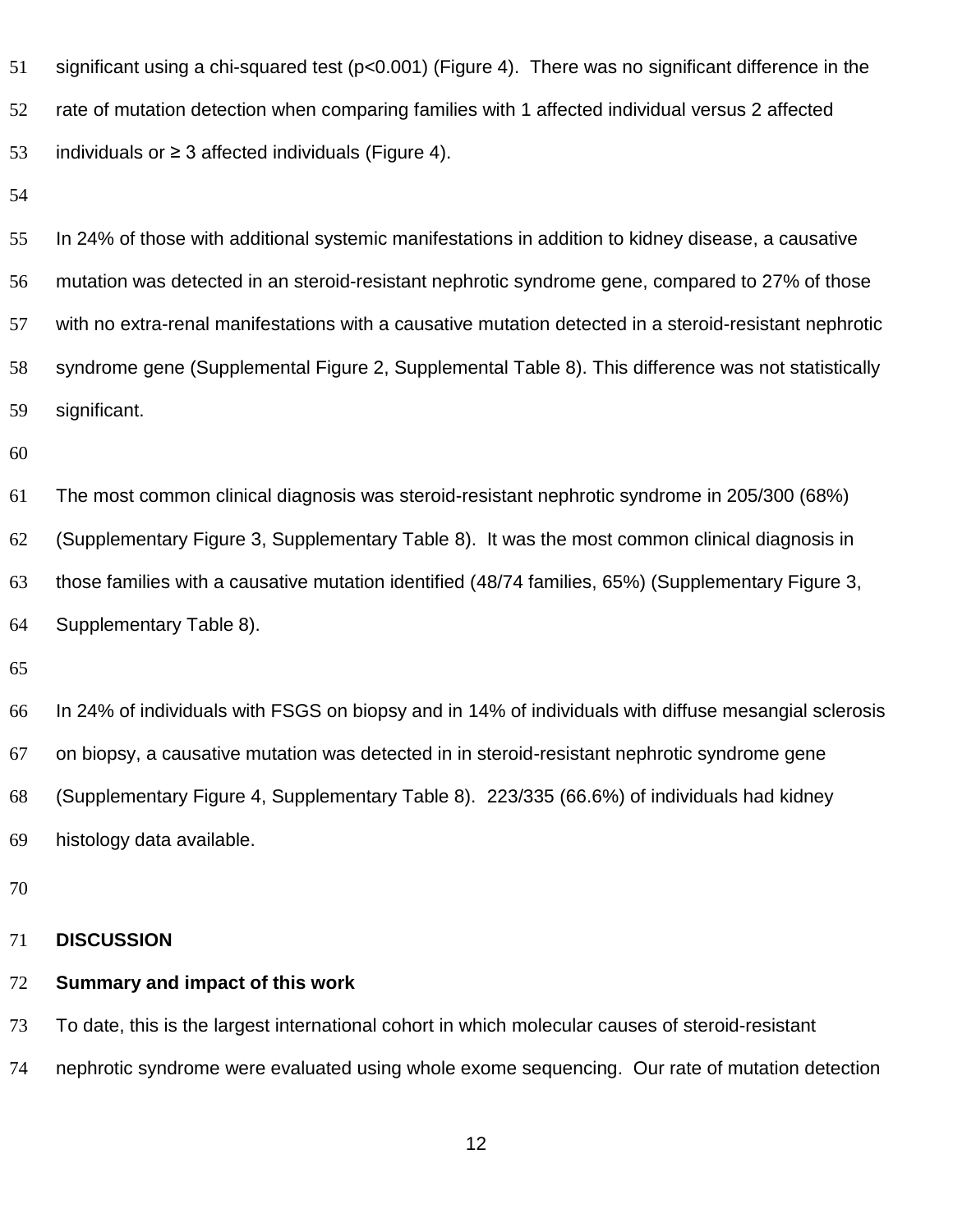is 25%, consistent with our previous work [\(8\)](#page-17-3). Recently, in 187 individuals, a causative mutation was detected in one of 53 steroid-resistant nephrotic syndrome genes in 26% of individuals [\(10\)](#page-17-5). We detected causative mutations in 20 of 33 known causes of steroid-resistant nephrotic syndrome, with a total of 68 different mutations, 15 of which have not been reported in the literature. To determine the pathogenicity of novel mutations in genes previously described to cause steroid- resistant nephrotic syndrome, we used a strict set of criteria separately for recessive or dominant. Criteria were based on evolutionary conservation, bioinformatic prediction programs of pathogenicity, and allele frequency in healthy control populations (Supplementary Table 3 and 9).

 Prior to 2014, our lab screened for mutations in *NPHS2* and *WT1*, which may account for lower prevalence in our cohort. *NPHS2* and *WT1*, two of the three most commonly mutated genes in early- onset steroid-resistant nephrotic syndrome are underrepresented in the presented work, being together responsible for only 3.3% (Table 1) of 300 cases, while they were previously reported to be responsible for 15% of cases in 1783 cases [\(8\)](#page-17-3). When all 1989 families studied in Sadowski, et al and in this study, are combined together, mutation rates for *NPHS2* and *WT1* become more representative of what has been previously published. *NPHS2* has a detection rate of 9.3% (185/1989) and *WT1* has a detection rate of 4.4% (87/1989). Mutation rates for *NPHS2* were previously 9.9% and for *WT1* were 4.8%.

 We detected mutations in 8 genes that are phenocopies for steroid-resistant nephrotic syndrome, with 5 novel mutations and 5 mutations previously reported in the literature. As these genes may be excluded from panels that target steroid-resistant nephrotic syndrome specifically, these families may have been left without a molecular diagnosis.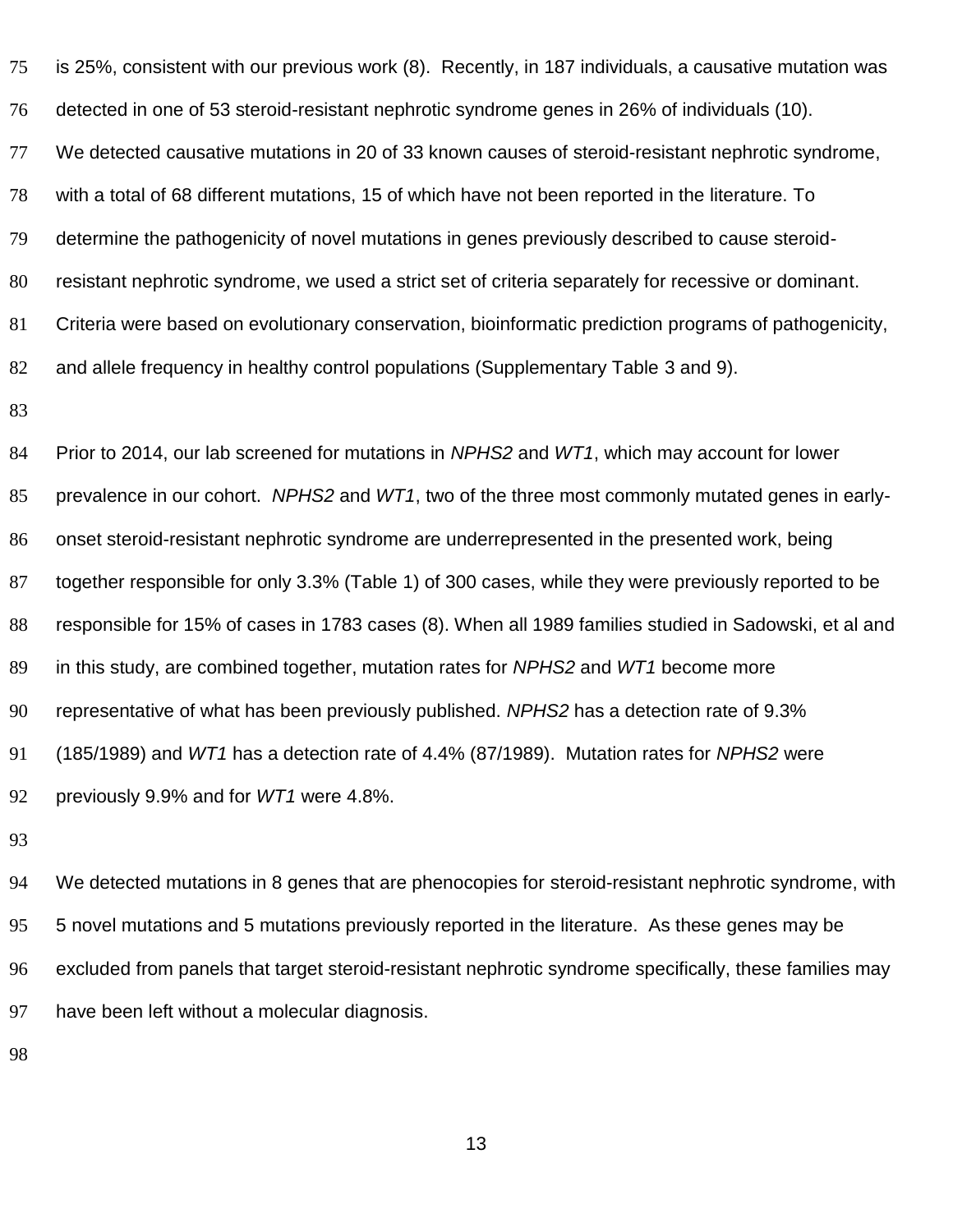Whole exome sequencing allows for the identification of novel genes using homozygosity mapping in consanguineous families and linkage analysis in related individuals. Panels are limited as to how many genes could be evaluated in a given experiment. However, whole exome sequencing allows for the evaluation of all genes, including those that may phenocopy steroid-resistant nephrotic syndrome and provide the opportunity for novel gene discovery.

## **Therapeutic implications**

 Identification of a monogenic cause of steroid-resistant nephrotic syndrome has significant therapeutic implications. i) In children, treatment often requires prolonged steroid exposure and potentially exposure to multiple immunosuppressant medications. All of these medications carry significant side effect profiles, including growth failure (steroids), bone marrow suppression (mycophenolate mofetil, tacrolimus, azathioprine), kidney dysfunction (tacrolimus), and unacceptable cosmetic effects (cyclosporine), amongst other side effects. This generates an indication for fast, efficient exome sequencing in order to avoid unfavorable side effects may be experienced while taking medications that may not provide clinical benefit. ii) Identification of a causative mutation may reveal that a potential therapy is available for some rare single-gene causes of nephrosis. For example, if a mutation in a gene of coenzyme Q<sup>10</sup> biosynthesis (*COQ2, COQ6, ADCK4,* or *PDSS2*) is 116 detected, treatment with coenzyme  $Q_{10}$  may be indicated [\(26-28\)](#page-18-12). In the case of the individual with *COQ2* mutation, this individual was placed on COQ10 therapy and experienced a sustained remission of nephrosis. iii) Identification of causative mutations in *WT1* can also lead to surgical evaluation and intervention to remove streak gonads with potential for malignant transformation [\(29\)](#page-19-0). 120 iv) Genotype and phenotype correlations in the future may lead to stratification in clinical trials for novel therapeutics. In our study, we identify 5 families with the p.R1160\* mutation in *NPHS1*. This mutation has been shown to cause congenital nephrotic syndrome; however, in some patients with this mutation, a milder phenotype has been reported [\(30\)](#page-19-1). v) Furthermore, identification of mutations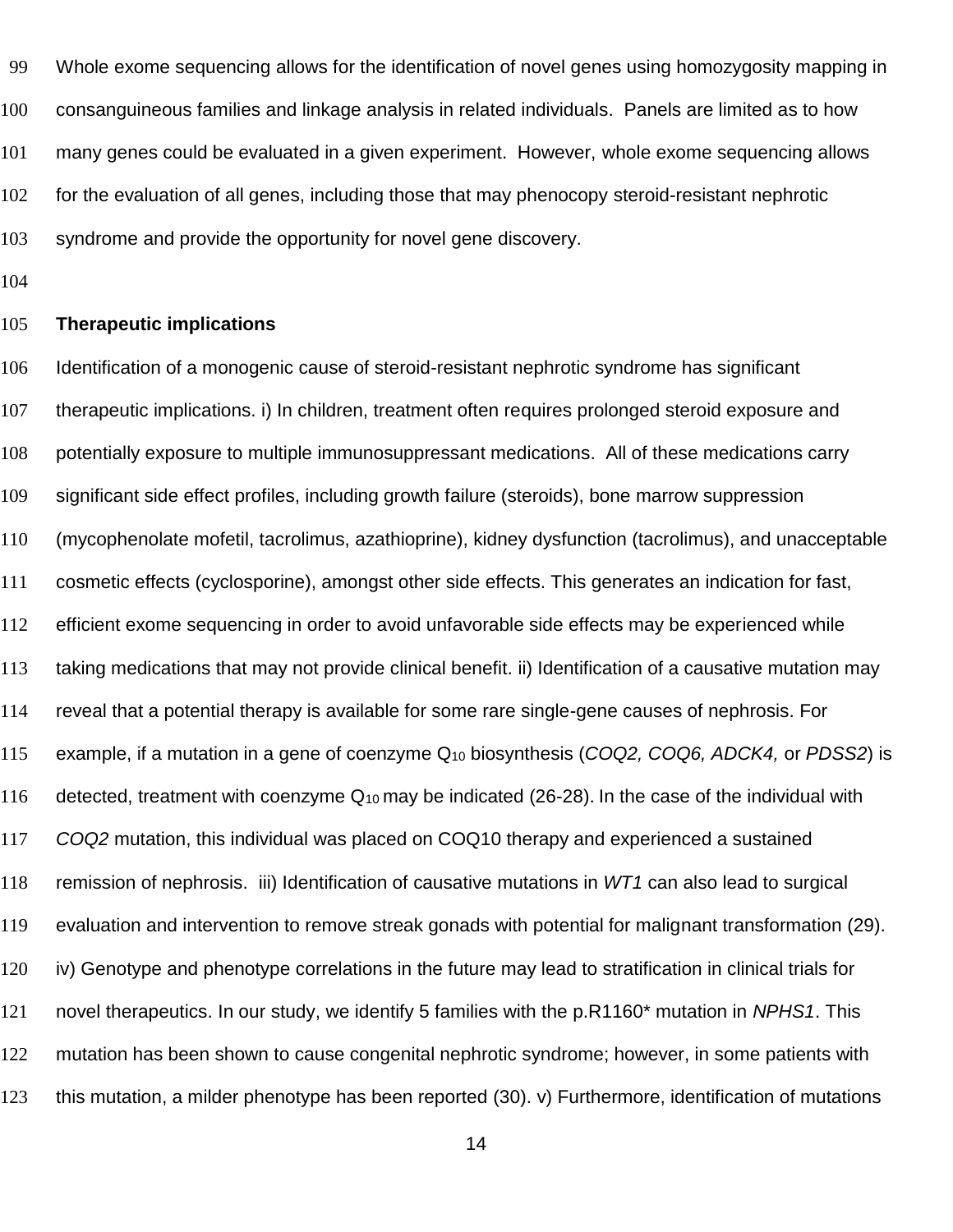in genes that may represent phenocopies of steroid-resistant nephrotic syndrome, such as cystinosis,

hyperoxaluria, or Fabry's disease can direct therapy. Mutations in these genes would be missed in

panel sequencing, as they are not canonical nephrosis genes, but may present with proteinuria,

127 edema, and chronic kidney disease. The ability to detect mutations in genes that represent

- 128 phenocopies of nephrosis is a benefit of whole exome sequencing over panel sequencing.
- 

### **Implications for kidney transplant**

131 Many patients progress to ESRD, requiring transplantation and dialysis. Given that ~30% of all cases of idiopathic FSGS can recur post-transplant, many centers employ increased immunosuppression 133 prior to and after transplant to prevent recurrence [\(31,](#page-19-2) [32\)](#page-19-3). Since monogenic forms of FSGS are unlikely to recur, young children could be spared exposure to aggressive immunosuppression and avoid many of the infectious complications seen in transplantation [\(10,](#page-17-5) [33\)](#page-19-4). Patients with a monogenic cause of nephrosis identified are younger that those that do not have a causative mutation identified (Figure 3A and 3B, Supplementary Table 3), which puts them at greater risk for infections post-transplant, including Epstein-Barr virus and cytomegalovirus. A monogenic diagnosis provides the opportunity to reduce immunosuppression and reduce risk of infectious complication.

 Furthermore, many pediatric patients receive a living donor kidney transplant from a close relative, such as a parent, and having a monogenic cause identified, such as *COL4A5,* may have implications on donor selection. Additionally, in families with *INF2* mutations, the parents and family members should be screened for *INF2* mutations, as this dominant disease has variable expressivity within families. Should a family member be positive for mutation, this would disqualify them from donation of a kidney for transplantation as they are at risk for developing proteinuria and kidney disease in the future.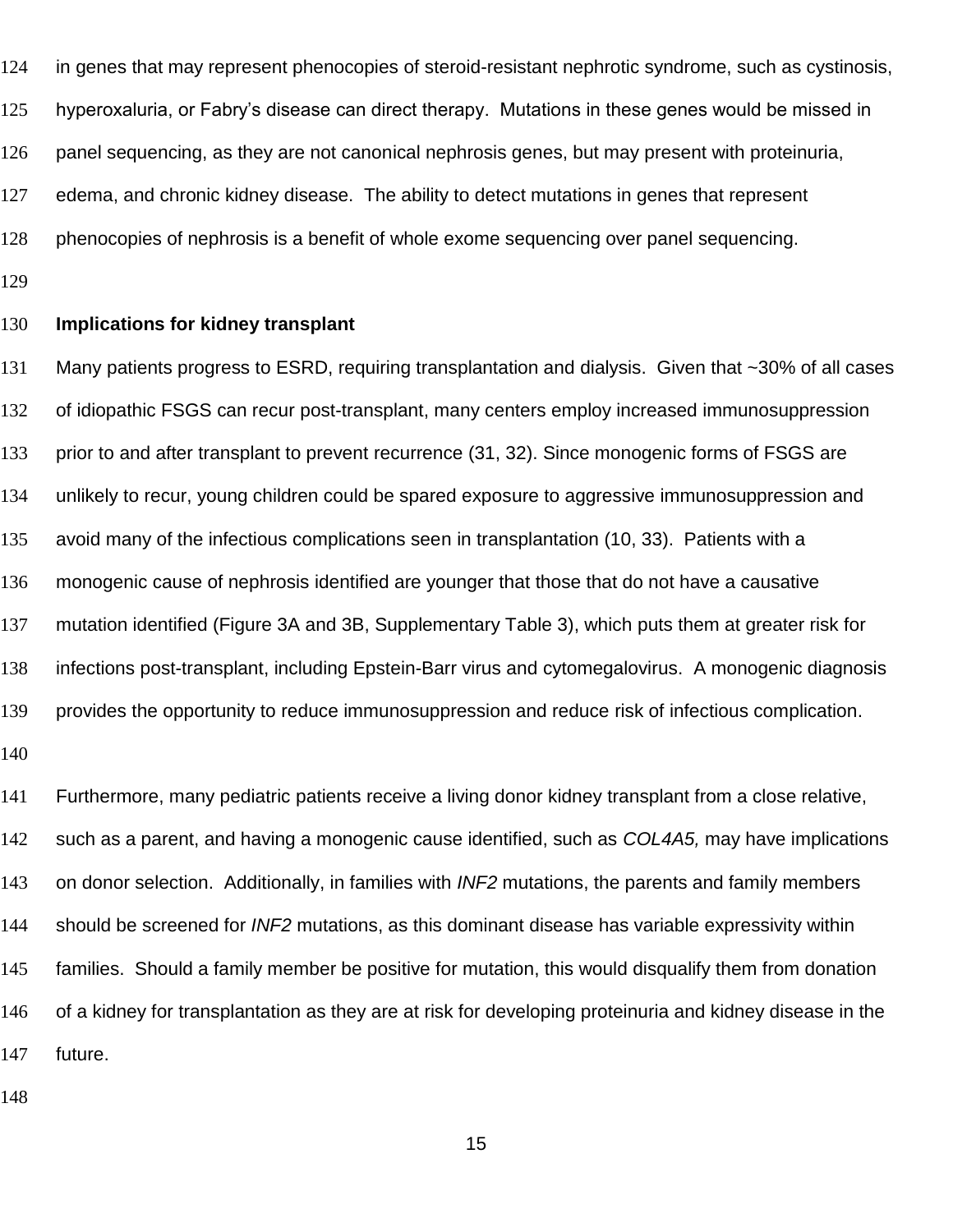# **Limitations**

- 150 One limitation to our study is that ~70% of families remain undiagnosed. Our lab is currently
- performing trio analysis, in which both parents and the proband have sequencing performed, which
- allows for evaluation of non-consanguineous individuals. We anticipate that this may increase the
- number of candidate genes identified and lead to future molecular genetic diagnosis.
- 

# **Cost of WES**

- Whole exome sequencing has several advantages over panel sequencing. It has the theoretical
- likelihood of 86% of detecting recessive disease mutations. Whole exome sequencing examines all
- exons in a genome, whereas panel sequencing typically examine only ~30. With falling costs of
- sequencing, a research exome is ~ \$650, which ultimately is more cost effective than panel
- sequencing since hundreds of panels would be required to cover the whole exome and would not
- provide the opportunity to identify for novel causes of disease. Once an exome is performed, the
- data can be revisited as more genes are discovered. With the introduction of trio analysis, non-
- consanguineous families can be evaluated for novel genes potentially allowing for a conclusive
- monogenic diagnosis in the future.
- 

## **ACKNOWLEDGEMENTS**

- We thank the physicians and the participating families for their contribution.
- F. Alkandary, Hawally (Kuwait), M. Al Shebadi and B. Alhermi, Manama (Bahrain), A. Al Swaid,
- Riyadh (Saudi Arabia), D. Aviles, New Orleans, LA (USA), A. Bakkaloglu, Ankara (Turkey), A. Bagga,
- New Delhi (India), M. Banks, Denver, CO (USA), B. Beck, Cologne (Germany), J. Behunova, Kosice
- (Slovakia), E. Ben Shalom, Jerusalem (Israel), A. Berdeli, Izmir (Turkey), C. Brix, Hamburg
- (Germany), J. Camacho, Irvine, CA (USA), B. Cavan, Cebu City (Philippines), R. Cohn, Chicago, IL,
- (USA), G.S. Ch'ng, Kuala Lumpur (Malaysia), R. Cohen, Jerusalem (Israel), E. Comak, Antalya
- (Turkey), I. Dursun, Kayseri (Turkey), E. Epstein, Oakland, CA (USA), E. Evani and D. Milford,
- Birmingham (UK), R. Fine, Los Angeles, CA (USA), J. Flynn, Seattle, WA (USA), G. Giannico, Nashville, TN (USA), K. Gunther, St. Gallen (Switzerland), K. Haffner, Freiburg (Germany), M. Halty,
- Montevideo (Uruguay), C. Hanna, Minneapolis, MN (USA), M. Hashim, Chennai (India), J.
- Hernandez, Spokane, WA (USA), J. Hogan, Philadelphia, PA (USA), R. Jenkins, Portland, OR (USA),
- R. Johnson, Denver, CO (USA), C. Kempf, Berlin (Germany), WT Keng, Kuala Lumpus (Malaysia), S.
- Kalman, Ankara (Turkey), E. Kamil, Los Angeles, CA (USA), D. Katalin, Leipzig (Germany), S. Kerr,
- Cord Springs, FL (USA), M. Khemchand, Karachi (Pakistan), K. Kranmiller, Salzburg (Austria), J.
- Kwinta-Rybicka, Krakow (Poland), E. Lahav, Tel Hashomer (Israel), D. Lewis, Sydney (Australia), K.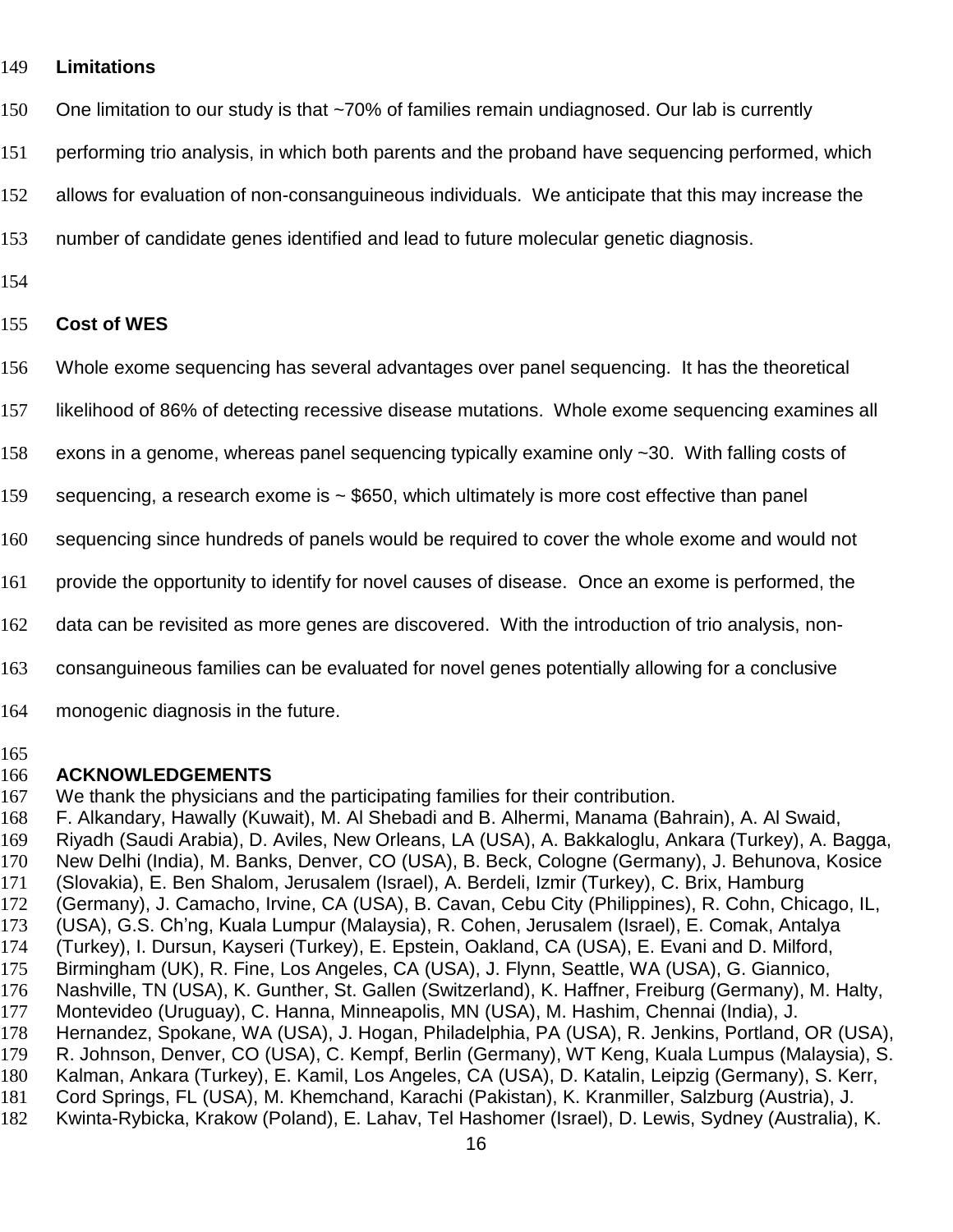Lhotta, Feldulrich (Austria), C. Licht and J. Dotsch, Koln (Germany), V. Logan and P. Conlon, Dublin (Ireland), C. Mache, Graz (Austria), M. Mayr, Basel (Switzerland), J. Misselwitz, Jena (Germany), T. Mueller, Vienna (Austria), J. Muhleder and M. Prenninger, Wels (Austria), C. Nailescu, Indianapolis, IN (USA), S. Nampoothiri, Kerala (India), S. Narayan, Orange, CA (USA), A. Nayir, Istanbul (Turkey), S. Nef, Zurich (Switzerland), T. Neuhaus, Zurich (Switzerland), W. Pietee, Kuala Lumpur (Malaysia), M. Pradhan, Philadelphia, PA (USA), A. Ramanathan, Chennai (India), C. Rinat and Y. Frishberg Jerusalem (Israel), I. Roberti, West Orange, NJ (USA), R. Roszkowska, Białystok (Poland), J. Saland, New York City, NY (USA), M. Schaeffer, Hannover (Germany), R. Schild, Hamburg (Germany), A. Schulze Everding, Muenster (Germany), W. Seeherunvong, Miami, FL (USA), P. Senguttvuan and A. Kumar, Chennai (India), J. Siegel-Bartel, Phoenix, AZ (USA), M. Soran, Adana (Turkey), A. Soylu, Izmir (Turkey), M. Stephan, Munchen (Germany), C. Strehlau, Hannover (Germany), T. Sulakova, Ostrava (Czech Republic), K. Supe-Markovina, Stony Brook, NY (USA), A. Szuminska, Białystok (Poland), R. Tapia, Willmington, DE (USA), K. Taranta-Janusz, Białystok (Poland), M. Theault, Minneapolis, MN (USA), Y. Tse, Newcastle Upon Tyne (UK), L. Tranebjaerg, Copenhagen (Denmark), S. Twichell, Burlington, VT (USA), M. Waszkiewicz-Stojda, Białystok (Poland), R. Weiss, Valhalla, NY (USA), J. Zeig, Prague (Czech Republic) 

 F. H. is the William E. Harmon Professor of Pediatrics. This research was supported by grants from the National Institutes of Health to F.H. (DK076683) and J.K.W. (DK007726-31A1). The Yale Center for Mendelian Genomics is funded by U54 HG006504 granted to R.P.L. and by the NIDDK Intramural Research Program to J. K. Funding to W.T through the American Society of Nephrology Benjamin J. Lipps Research Fellowship Award (FP01014311) and DK007726-31A1.

205 H.Y.G. was supported by the Basic Science Research Program through the National Research Foundation of Korea (2015R1D1A1A01056685). T. H. is supported by by a Research Fellowship from the DFG (HE 7456/1-1). T. J. S. is supported by the DFG (Jo 1324/1-1). A.J.M. is supported by NIH T32-AR053461-04 Post-doctoral Fellow Training Grant. M. N. is supported by the Iinuma-Tsuchiya Foundation for Overseas Research. F.O. is supported by the European Community's Seventh Framework Programme (FP7/2007-2013) (EURenOmics; grant 2012-305608). The Nephrogenetics 211 Laboratory at Hacettepe University was established by the Hacettepe University Infrastructure Project (grant 06A101008). A.V. is supported by the Manton Center for Orphan Diseases Research grant. A.V.V. is supported by the Postdoctoral Research Fellowship (VE 916/1-1) from the Deutsche Forschungsgemeinschaft (DFG). E.W. is supported by the German National Academy of Sciences Leopoldina (LPDS-2015-07).

 **Disclosures:** Friedhelm Hildebrandt has intellectual property licensed to Claritas and is a cofounder of Goldfinch. J. K. W. – None. W. T. – None.

#### **References**

- 
- <span id="page-16-0"></span> 1. Children. ISoKDi: Primary nephrotic syndrome in children: Clinical significance of istopathologic variants of minimal change and of diffuse mesangial hypercellularity: A Report of the International Study of Kidney Disease in Children. *Kidney Internat,* 20**:** 765-771, 1981
- <span id="page-16-1"></span>225 2. Smith JM, Stablein DM, Munoz R, Hebert D, McDonald RA: Contributions of the Transplant 226 Registry: The 2006 Annual Report of the North American Pediatric Renal Trials and Collaborative Studies (NAPRTCS). *Pediatr Transplant,* 11**:** 366-373, 2007
- 228 3. Cheong HI, Han HW, Park HW, Ha IS, Han KS, Lee HS, Kim SJ, Choi Y: Early recurrent nephrotic syndrome after renal transplantation in children with focal segmental glomerulosclerosis. *Nephrology, dialysis, transplantation : official publication of the European Dialysis and Transplant Association - European Renal Association,* 15**:** 78-81, 2000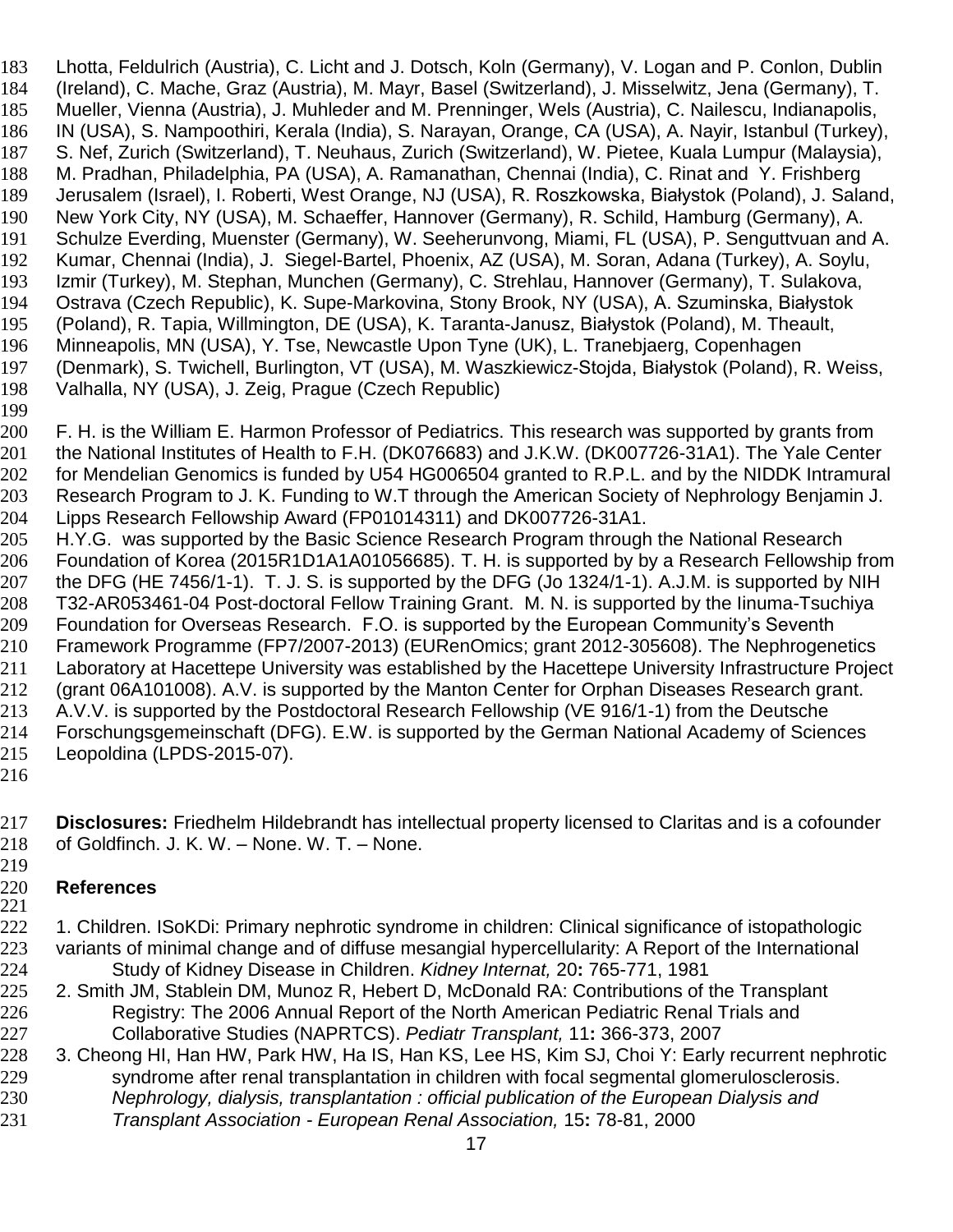- <span id="page-17-6"></span><span id="page-17-5"></span><span id="page-17-4"></span><span id="page-17-3"></span><span id="page-17-2"></span><span id="page-17-1"></span><span id="page-17-0"></span> 4. Senggutuvan P, Cameron JS, Hartley RB, Rigden S, Chantler C, Haycock G, Williams DG, Ogg C, Koffman G: Recurrence of focal segmental glomerulosclerosis in transplanted kidneys: analysis of incidence and risk factors in 59 allografts. *Pediatric nephrology,* 4**:** 21-28, 1990 5. NAPRTCS 2014 Annual Transplant Report. 2014 236 6. Lovric S, Ashraf S, Tan W, Hildebrandt F: Genetic testing in steroid-resistant nephrotic syndrome: when and how? *Nephrol Dial Transplant,* 31**:** 1802-1813, 2016
	- 7. Wiggins RC: The spectrum of podocytopathies: a unifying view of glomerular diseases. *Kidney Int,* 71**:** 1205-1214, 2007
	- 240 8. Sadowski CE, Lovric S, Ashraf S, Pabst WL, Gee HY, Kohl S, Engelmann S, Vega-Warner V, Fang 241 H, Halbritter J, Somers MJ, Tan W, Shril S, Fessi I, Lifton RP, Bockenhauer D, El-Desoky S, Kari JA, Zenker M, Kemper MJ, Mueller D, Fathy HM, Soliman NA, Group SS, Hildebrandt F: A single-gene cause in 29.5% of cases of steroid-resistant nephrotic syndrome. *J Am Soc Nephrol,* 26**:** 1279-1289, 2015
	- 9. Braun DA, Schueler M, Halbritter J, Gee HY, Porath JD, Lawson JA, Airik R, Shril S, Allen SJ, Stein D, Al Kindy A, Beck BB, Cengiz N, Moorani KN, Ozaltin F, Hashmi S, Sayer JA, Bockenhauer D, Soliman NA, Otto EA, Lifton RP, Hildebrandt F: Whole exome sequencing identifies causative mutations in the majority of consanguineous or familial cases with childhood-onset increased renal echogenicity. *Kidney Int,* 89**:** 468-475, 2016
	- 10. Bierzynska A, McCarthy HJ, Soderquest K, Sen ES, Colby E, Ding WY, Nabhan MM, Kerecuk L, Hegde S, Hughes D, Marks S, Feather S, Jones C, Webb NJ, Ognjanovic M, Christian M, Gilbert RD, Sinha MD, Lord GM, Simpson M, Koziell AB, Welsh GI, Saleem MA: Genomic and clinical profiling of a national nephrotic syndrome cohort advocates a precision medicine approach to disease management. *Kidney Int,* 91**:** 937-947, 2017
	- 11. Gee HY, Otto EA, Hurd TW, Ashraf S, Chaki M, Cluckey A, Vega-Warner V, Saisawat P, Diaz KA, Fang H, Kohl S, Allen SJ, Airik R, Zhou W, Ramaswami G, Janssen S, Fu C, Innis JL, Weber 257 S, Vester U, Davis EE, Katsanis N, Fathy HM, Jeck N, Klaus G, Nayir A, Rahim KA, Al Attrach I, Al Hassoun I, Ozturk S, Drozdz D, Helmchen U, O'Toole JF, Attanasio M, Lewis RA, Nurnberg G, Nurnberg P, Washburn J, MacDonald J, Innis JW, Levy S, Hildebrandt F: Whole- exome resequencing distinguishes cystic kidney diseases from phenocopies in renal ciliopathies. *Kidney Int,* 85**:** 880-887, 2014
	- 12. Boyden LM, Choi M, Choate KA, Nelson-Williams CJ, Farhi A, Toka HR, Tikhonova IR, Bjornson R, Mane SM, Colussi G, Lebel M, Gordon RD, Semmekrot BA, Poujol A, Valimaki MJ, De Ferrari ME, Sanjad SA, Gutkin M, Karet FE, Tucci JR, Stockigt JR, Keppler-Noreuil KM, Porter CC, Anand SK, Whiteford ML, Davis ID, Dewar SB, Bettinelli A, Fadrowski JJ, Belsha CW, Hunley TE, Nelson RD, Trachtman H, Cole TR, Pinsk M, Bockenhauer D, Shenoy M, Vaidyanathan P, Foreman JW, Rasoulpour M, Thameem F, Al-Shahrouri HZ, Radhakrishnan J, Gharavi AG, Goilav B, Lifton RP: Mutations in kelch-like 3 and cullin 3 cause hypertension and electrolyte abnormalities. *Nature,* 482**:** 98-102, 2012
	- 13. Chaki M, Airik R, Ghosh Amiya K, Giles Rachel H, Chen R, Slaats Gisela G, Wang H, Hurd Toby W, Zhou W, Cluckey A, Gee HY, Ramaswami G, Hong C-J, Hamilton Bruce A, Červenka 272 I, Ganji Ranjani S, Bryja V, Arts Heleen H, van Reeuwijk J, Oud Machteld M, Letteboer Stef JF, Roepman R, Husson H, Ibraghimov-Beskrovnaya O, Yasunaga T, Walz G, Eley L, Sayer John A, Schermer B, Liebau Max C, Benzing T, Le Corre S, Drummond I, Janssen S, Allen Susan J, Natarajan S, O'Toole John F, Attanasio M, Saunier S, Antignac C, Koenekoop Robert K, Ren H, Lopez I, Nayir A, Stoetzel C, Dollfus H, Massoudi R, Gleeson Joseph G, 277 Andreoli Sharon P, Doherty Dan G, Lindstrad A, Golzio C, Katsanis N, Pape L, Abboud Emad B, Al-Rajhi Ali A, Lewis Richard A, Omran H, Lee EYHP, Wang S, Sekiguchi JoAnn M, Saunders R, Johnson Colin A, Garner E, Vanselow K, Andersen Jens S, Shlomai J, Nurnberg G, Nurnberg P, Levy S, Smogorzewska A, Otto Edgar A, Hildebrandt F: Exome Capture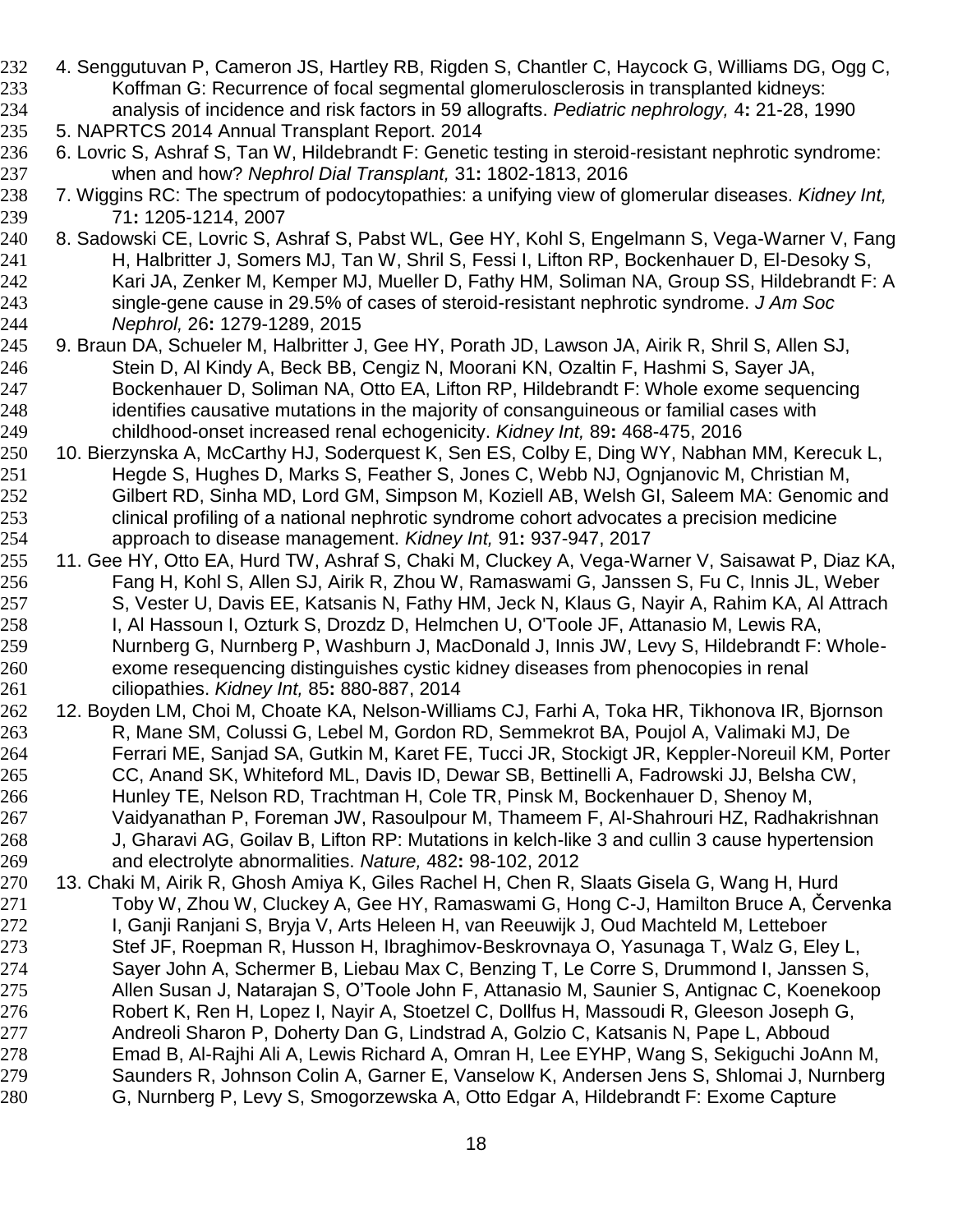- Reveals ZNF423 and CEP164 Mutations, Linking Renal Ciliopathies to DNA Damage Response Signaling. *Cell,* 150**:** 533-548, 2012
- <span id="page-18-0"></span> 14. Machuca E, Hummel A, Nevo F, Dantal J, Martinez F, Al-Sabban E, Baudouin V, Abel L, Grunfeld JP, Antignac C: Clinical and epidemiological assessment of steroid-resistant nephrotic syndrome associated with the NPHS2 R229Q variant. *Kidney Int,* 75**:** 727-735, 2009
- <span id="page-18-1"></span> 15. Adzhubei IA, Schmidt S, Peshkin L, Ramensky VE, Gerasimova A, Bork P, Kondrashov AS, Sunyaev SR: A method and server for predicting damaging missense mutations. *Nat Methods,* 7**:** 248-249, 2010
- <span id="page-18-2"></span> 16. Kumar P, Henikoff S, Ng PC: Predicting the effects of coding non-synonymous variants on protein function using the SIFT algorithm. *Nat Protoc,* 4**:** 1073-1081, 2009
- <span id="page-18-3"></span> 17. Schwarz JM, Cooper DN, Schuelke M, Seelow D: MutationTaster2: mutation prediction for the deep-sequencing age. *Nat Methods,* 11**:** 361-362, 2014
- <span id="page-18-4"></span> 18. Hildebrandt F, Heeringa SF, Ruschendorf F, Attanasio M, Nurnberg G, Becker C, Seelow D, Huebner N, Chernin G, Vlangos CN, Zhou W, O'Toole JF, Hoskins BE, Wolf MT, Hinkes BG, Chaib H, Ashraf S, Schoeb DS, Ovunc B, Allen SJ, Vega-Warner V, Wise E, Harville HM, Lyons RH, Washburn J, Macdonald J, Nurnberg P, Otto EA: A systematic approach to mapping recessive disease genes in individuals from outbred populations. *PLoS Genet,* 5**:**  e1000353, 2009
- <span id="page-18-5"></span> 19. Kruglyak L, Daly MJ, Reeve-Daly MP, Lander ES: Parametric and nonparametric linkage analysis: a unified multipoint approach. *Am J Hum Genet,* 58**:** 1347-1363, 1996
- <span id="page-18-6"></span> 20. Strauch K, Fimmers R, Kurz T, Deichmann KA, Wienker TF, Baur MP: Parametric and nonparametric multipoint linkage analysis with imprinting and two-locus-trait models: application to mite sensitization. *Am J Hum Genet,* 66**:** 1945-1957, 2000
- <span id="page-18-7"></span> 21. Gudbjartsson DF, Jonasson K, Frigge ML, Kong A: Allegro, a new computer program for multipoint linkage analysis. *Nat Genet,* 25**:** 12-13, 2000
- <span id="page-18-8"></span> 22. Sayer JA, Otto EA, O'Toole JF, Nurnberg G, Kennedy MA, Becker C, Hennies HC, Helou J, Attanasio M, Fausett BV, Utsch B, Khanna H, Liu Y, Drummond I, Kawakami I, Kusakabe T, Tsuda M, Ma L, Lee H, Larson RG, Allen SJ, Wilkinson CJ, Nigg EA, Shou C, Lillo C, Williams DS, Hoppe B, Kemper MJ, Neuhaus T, Parisi MA, Glass IA, Petry M, Kispert A, Gloy J, Ganner A, Walz G, Zhu X, Goldman D, Nurnberg P, Swaroop A, Leroux MR, Hildebrandt F: The centrosomal protein nephrocystin-6 is mutated in Joubert syndrome and activates transcription factor ATF4. *Nat Genet,* 38**:** 674-681, 2006
- <span id="page-18-9"></span> 23. Li H, Handsaker B, Wysoker A, Fennell T, Ruan J, Homer N, Marth G, Abecasis G, Durbin R, Genome Project Data Processing S: The Sequence Alignment/Map format and SAMtools. *Bioinformatics,* 25**:** 2078-2079, 2009
- <span id="page-18-10"></span> 24. Van der Auwera GA, Carneiro MO, Hartl C, Poplin R, Del Angel G, Levy-Moonshine A, Jordan T, Shakir K, Roazen D, Thibault J, Banks E, Garimella KV, Altshuler D, Gabriel S, DePristo MA: From FastQ data to high confidence variant calls: the Genome Analysis Toolkit best practices pipeline. *Curr Protoc Bioinformatics,* 43**:** 11 10 11-33, 2013
- <span id="page-18-11"></span> 25. Seelow D, Schuelke M, Hildebrandt F, Nurnberg P: HomozygosityMapper--an interactive approach to homozygosity mapping. *Nucleic Acids Res,* 37**:** W593-599, 2009
- <span id="page-18-12"></span> 26. Montini G, Malaventura C, Salviati L: Early coenzyme Q10 supplementation in primary coenzyme Q10 deficiency. *N Engl J Med,* 358**:** 2849-2850, 2008
- 27. Heeringa SF, Chernin G, Chaki M, Zhou W, Sloan AJ, Ji Z, Xie LX, Salviati L, Hurd TW, Vega- Warner V, Killen PD, Raphael Y, Ashraf S, Ovunc B, Schoeb DS, McLaughlin HM, Airik R, Vlangos CN, Gbadegesin R, Hinkes B, Saisawat P, Trevisson E, Doimo M, Casarin A, Pertegato V, Giorgi G, Prokisch H, Rotig A, Nurnberg G, Becker C, Wang S, Ozaltin F, Topaloglu R, Bakkaloglu A, Bakkaloglu SA, Muller D, Beissert A, Mir S, Berdeli A, Varpizen S, Zenker M, Matejas V, Santos-Ocana C, Navas P, Kusakabe T, Kispert A, Akman S, Soliman
- NA, Krick S, Mundel P, Reiser J, Nurnberg P, Clarke CF, Wiggins RC, Faul C, Hildebrandt F: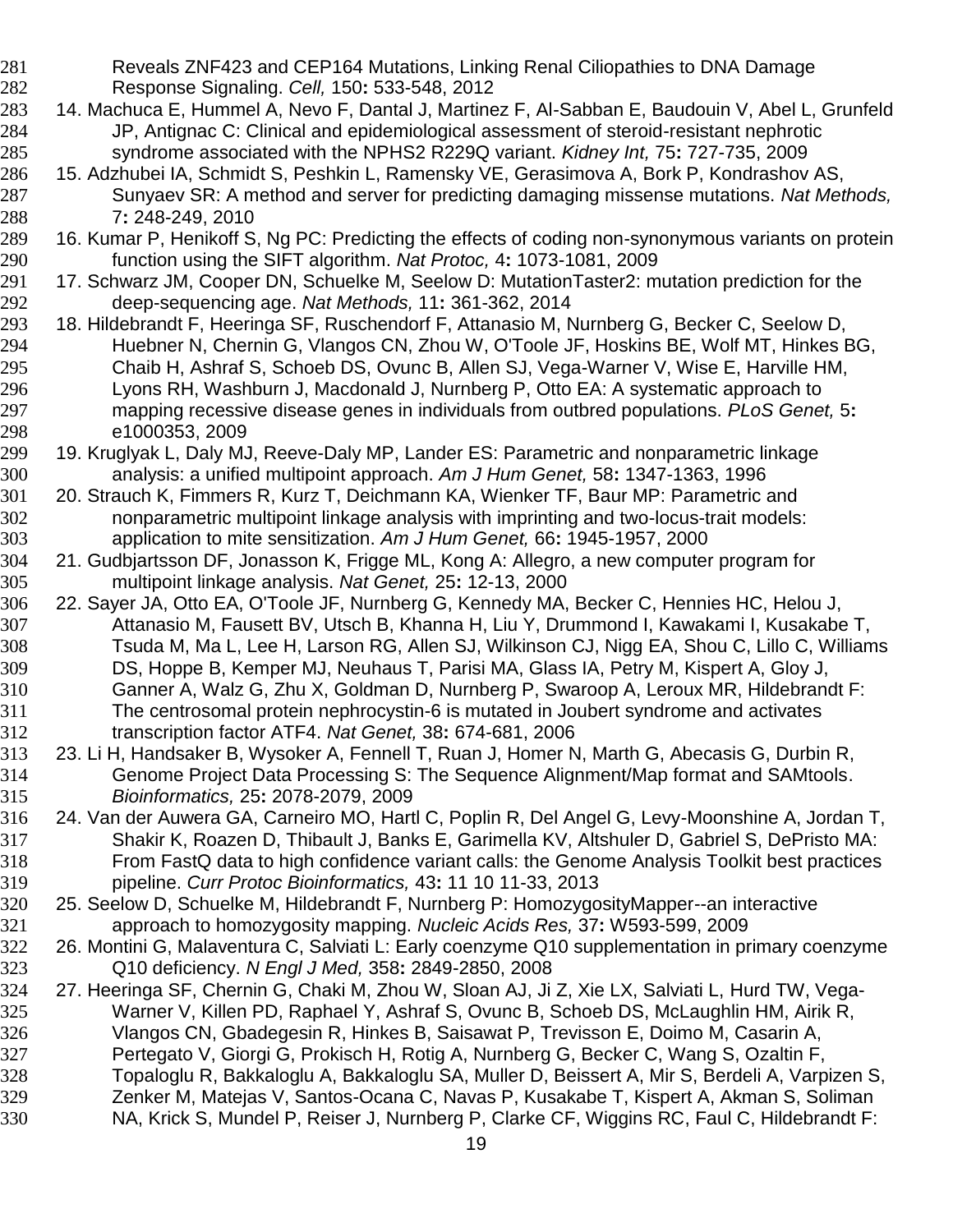- COQ6 mutations in human patients produce nephrotic syndrome with sensorineural deafness. *J Clin Invest,* 121**:** 2013-2024, 2011
- 28. Atmaca M, Gulhan B, Korkmaz E, Inozu M, Soylemezoglu O, Candan C, Bayazit AK, Elmaci AM, Parmaksiz G, Duzova A, Besbas N, Topaloglu R, Ozaltin F: Follow-up results of patients with ADCK4 mutations and the efficacy of CoQ10 treatment. *Pediatr Nephrol*, 2017
- <span id="page-19-0"></span> 29. Chernin G, Vega-Warner V, Schoeb DS, Heeringa SF, Ovunc B, Saisawat P, Cleper R, Ozaltin F, Hildebrandt F: Genotype/phenotype correlation in nephrotic syndrome caused by WT1 mutations. *Clin J Am Soc Nephrol,* 5**:** 1655-1662, 2010
- <span id="page-19-1"></span>30. Koziell A, Grech V, Hussain S, Lee G, Lenkkeri U, Tryggvason K, Scambler P:
- Genotype/phenotype correlations of NPHS1 and NPHS2 mutations in nephrotic syndrome advocate a functional inter-relationship in glomerular filtration. *Hum Mol Genet,* 11**:** 379-388, 2002
- <span id="page-19-2"></span> 31. Sener A, Bella AJ, Nguan C, Luke PP, House AA: Focal segmental glomerular sclerosis in renal transplant recipients: predicting early disease recurrence may prolong allograft function. *Clin Transplant,* 23**:** 96-100, 2009
- <span id="page-19-3"></span> 32. Gonzalez E, Ettenger R, Rianthavorn P, Tsai E, Malekzadeh M: Preemptive plasmapheresis and recurrence of focal segmental glomerulosclerosis in pediatric renal transplantation. *Pediatr Transplant,* 15**:** 495-501, 2011
- <span id="page-19-4"></span>33. Fornoni A, Sageshima J, Wei C, Merscher-Gomez S, Aguillon-Prada R, Jauregui AN, Li J,
- Mattiazzi A, Ciancio G, Chen L, Zilleruelo G, Abitbol C, Chandar J, Seeherunvong W, Ricordi
- C, Ikehata M, Rastaldi MP, Reiser J, Burke GW, 3rd: Rituximab targets podocytes in recurrent
- focal segmental glomerulosclerosis. *Sci Transl Med,* 3**:** 85ra46, 2011
-